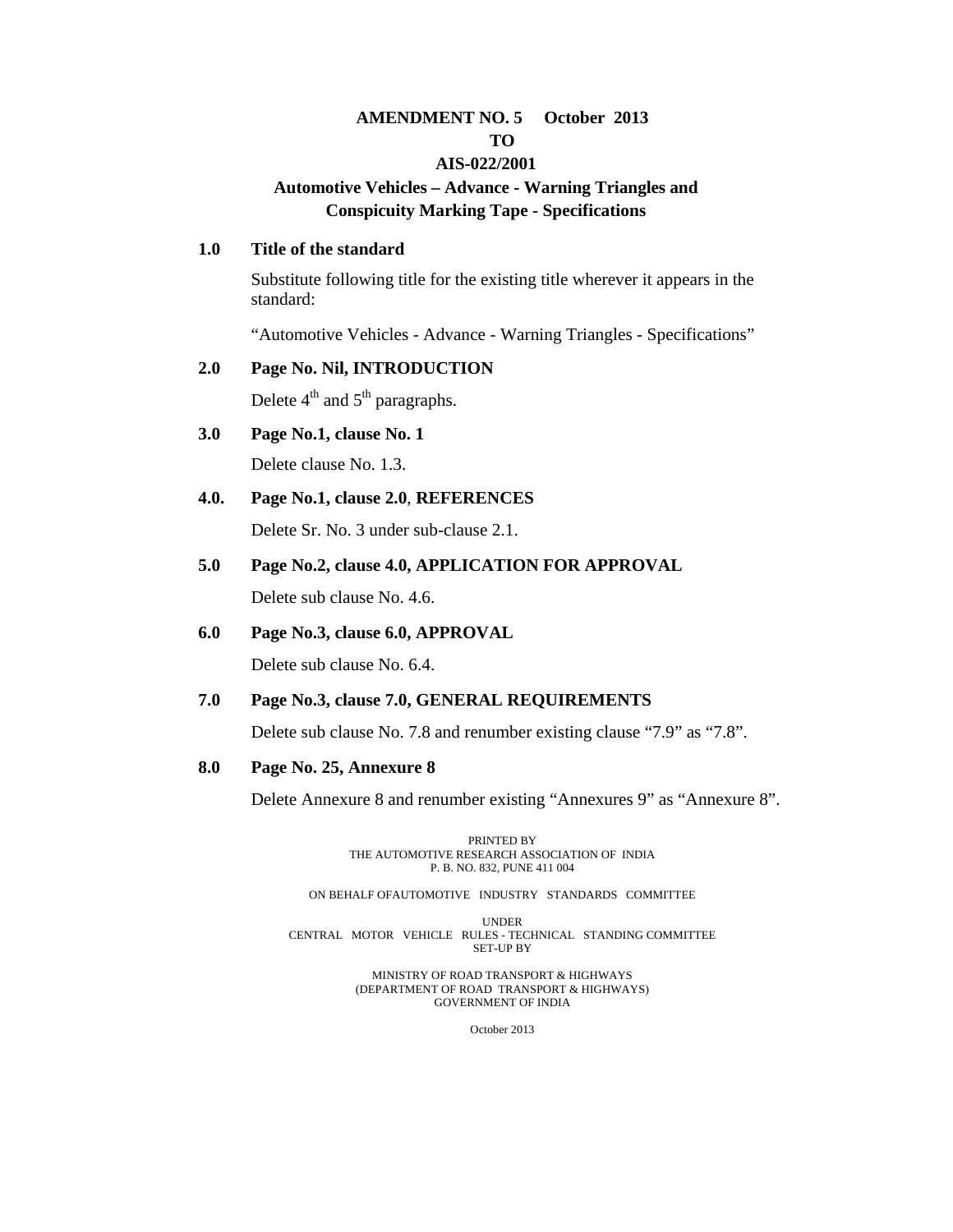#### **AMENDMENT NO. 4**

#### **TO**

#### **AIS-022/2001**

#### **Automotive Vehicles – Advance – Warning Triangles and Conspicuity Marking Tape – Specifications**

1.0 Page No. Nil, Introduction:

Insert new paragraph after  $4<sup>th</sup>$  paragraph as follows:

- " Further, since AIS-090: Approval of Retro-Reflective Markings for Heavy and Long vehicles, their Trailers and Semi-Trailers is now notified vide G.S.R.  $784$  (E)  $12<sup>th</sup>$  November 2008 for N category of vehicles including N3, w.e.f.  $1<sup>st</sup>$  April 2009 and that for M2 and M3 category vehicles w.e.f. from  $1<sup>st</sup>$  October 2009, the transitory provisions in this standard for alternate conspicuity markings for N3 category of vehicles complying to IS:14221-1995 needs to be standardized. However, the same will be continued for M3 category of vehicles and shall comply to AIS-090 till 1<sup>st</sup> October 2009 as specified in above mentioned notification. The amendment No. 4 to this standard is to this effect. "
- 2.0 Page No.1, clause 1, Scope and Applicability, clause 1.3:

Substitute "---- M3-----" for "---M3 and N3-----"

- 3.0 Page No.1, clause 2.1, 3): Substitute following text for the existing text:
	- " 3) AIS-090 : Approval of Retro-Reflective Markings for Heavy and Long vehicles, their Trailers and Semi-Trailers".
- 4.0 Page No.2, clause 4.0 Application for Approval, sub-clause 4.6:

Substitute "------ AIS-090." For "-------IS: 14221-95".

- 5.0 Page No. 3, clause 6.0, Approval, sub-clause 6.4: Substitute "----M3----." for "----M3 and N3-----."
- 6.0 Page No.25, Annexure 8, and clause 1.0; Substitute "-----M3----." for "----M3 and N3-----."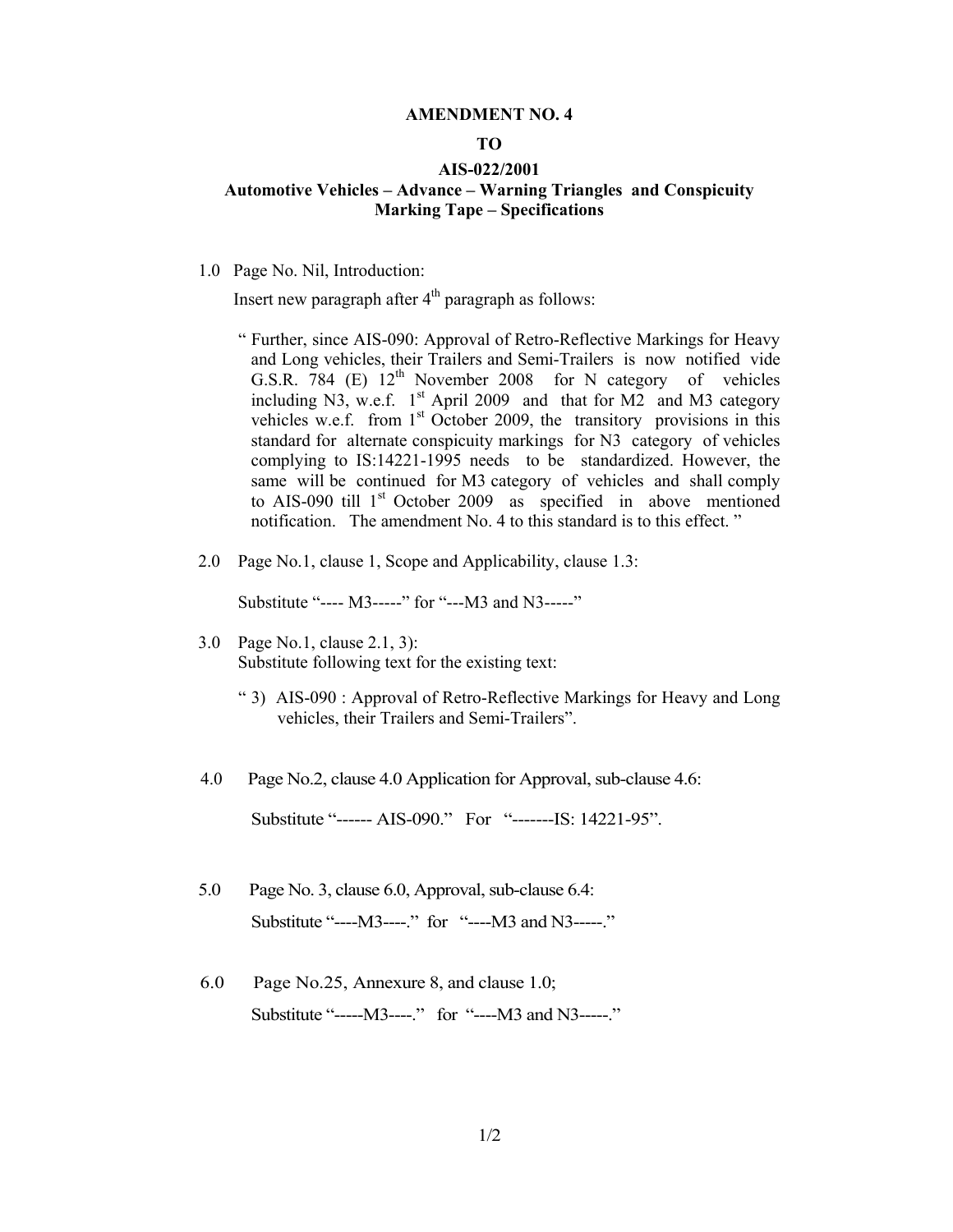7.0 Page No.25, Annexure 8, clause 1.0, c);

Substitute following text for the existing text:

- "c) The conspicuity marking tape shall conform to the requirements of Annexure-4, 5 and 6 of AIS-090."
- 8.0 Page No.25, Annexure 8, clause 2.0,  $1<sup>st</sup>$  para.: Substitute "-----M3----." for "----M3 and N3-----."
- 9.0 Page No.25, Annexure 8, clause 2.0, c);

Substitute following text for the existing text:

"c) The conspicuity marking tape shall conform to the requirements of Annexure-4, 5 and 6 of AIS-090."

#### PRINTED BY

#### THE AUTOMOTIVE RESEARCH ASSOCIATION OF INDIA P. B. NO. 832, PUNE 411 004

#### ON BEHALF OF AUTOMOTIVE INDUSTRY STANDARDS COMMITTEE

UNDER CENTRAL MOTOR VEHICLE RULES - TECHNICAL STANDING COMMITTEE

SET-UP BY MINISTRY OF SHIPPING, ROAD TRANSPORT & HIGHWAYS (DEPARTMENT OF ROAD TRANSPORT & HIGHWAYS)

GOVERNMENT OF INDIA

April 2009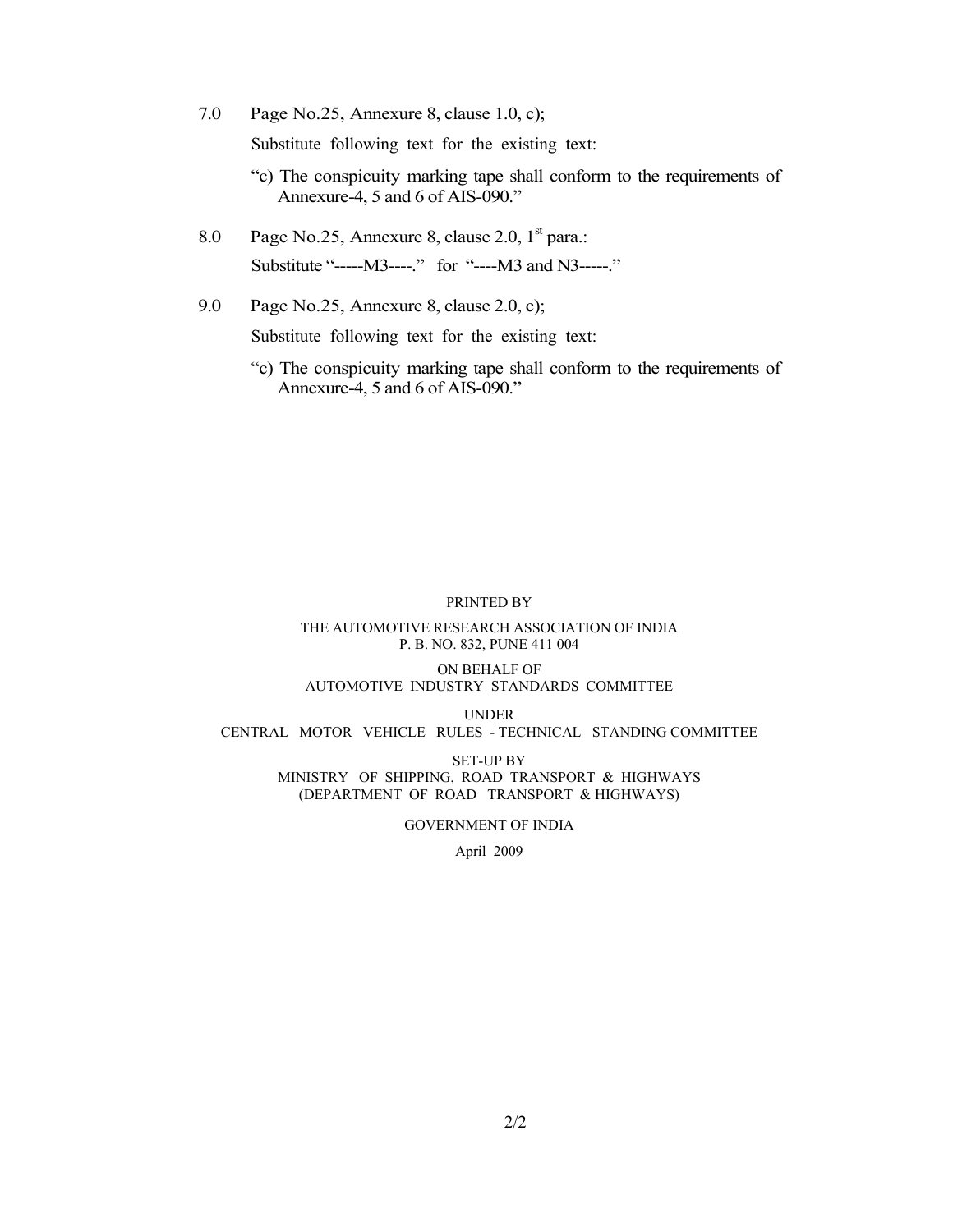#### **AMENDMENT NO. 3**

#### **TO**

#### **AIS-022/2001**

#### **Automotive Vehicles – Advance – Warning Triangles and Conspicuity Marking Tape – Specifications**

**1.0** Page No.3, clause 6.4:

Substitute following text for existing clause 6.4 as follows;

- "6.4 The conspicuity markings on the front and rear of the vehicle for the M3 and N3 categories of vehicles shall be as per Annexure 8 of this standard<sup>"</sup>
- **2.0** Page No. 25 :

Substitute following Annexure 8 for existing Annexure 8.

#### **ANNEXURE : 8**

#### **REQUIREMENTS OF ALTERNATE CONSPICUITY MARKERS IN THE FORM OF RETRO-REFLECTIVE TAPES**

- **1.0** Motor vehicles of category M3 and N3 shall be affixed with retro-reflective conspicuity markers, at front as specified below:
	- a) The marker shall be white in colour.
	- b) The marking shall be rectangular in shape and consist of tape or equivalent.
	- c) The marking tape shall meet the requirements of Grade I  $\&$  pressure bounding type as specified in IS: 14221 1995.
	- d) The marking shall have a minimum width of 75 mm and shall be affixed horizontally or vertically on the vehicle front face on or above the bumper. The lower edge of the marking shall be affixed at the minimum height of at least 250 mm above the ground with maximum height of 1500 mm. However, a height of 2100 mm may be accepted in cases where technical conditions prevent the adherence to the maximum value of 1500 mm.

Optionally a vertical mounting of marker is acceptable provided strip of minimum width of 75 mm consisting of continuous or non-continuous elements, if body structure doesn't allow fixing marker continuously, is affixed on both side of vehicle between 250 mm to 1500 mm from the ground, meeting the requirements of (e) and (f) below. However, a height of 2100 mm may be accepted in cases where technical conditions prevent the adherence to the maximum value of 1500 mm.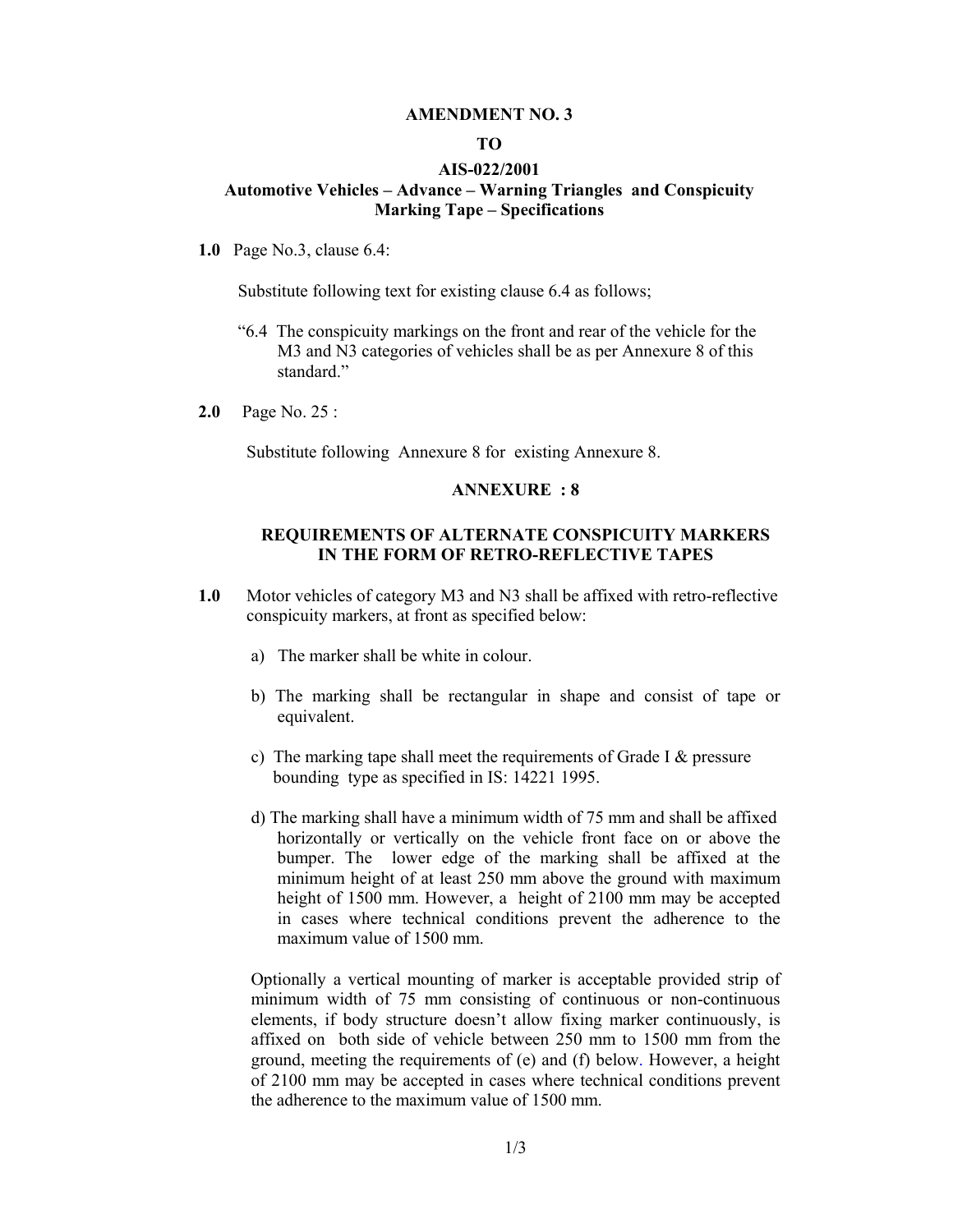- e) The marker shall begin at a location not further than 150 mm from the outer edges of vehicle defined by outer edges of the bumper.
- f) The marker shall cover atleast 80% of the width of the vehicle at the front and may be in the form of continuous or non-continuous elements, if body structure doesn't allow fixing marker continuously. "
- **2.0** Motor vehicles of category M3 and N3 shall be affixed with retro-reflective conspicuity markers, at rear as specified below:
	- a) The marker shall be red in colour.
	- b) The marking shall be rectangular in shape and consist of tape or equivalent.
	- c) The marking tape shall meet the requirements of Grade I  $\&$  pressure bounding type as specified in IS: 14221 1995.
	- d) The marking shall have a minimum width of 75 mm and shall be affixed horizontally or vertically on the vehicle rear face. The lower edge of the marking shall be affixed at the minimum height of at least 250 mm above the ground with maximum height of 1500 mm. However, a height of 2100 mm may be accepted in cases where technical conditions prevent the adherence to the maximum value of 1500 mm.

Optionally a vertical mounting of marker is acceptable provided one strip of minimum width of 75 mm consisting of continuous or non-continuous elements, if body structure doesn't allow fixing marker continuously, is affixed on both side of vehicle between 250 mm to 1500 mm from the ground, meeting the requirements of (e) and (f) below. However, a height of 2100 mm may be accepted in cases where technical conditions prevent the adherence to the maximum value of 1500 mm.

e) The marker shall begin at a location not further than 150 mm from the outer edges of vehicle defined by outer edges of the bumper.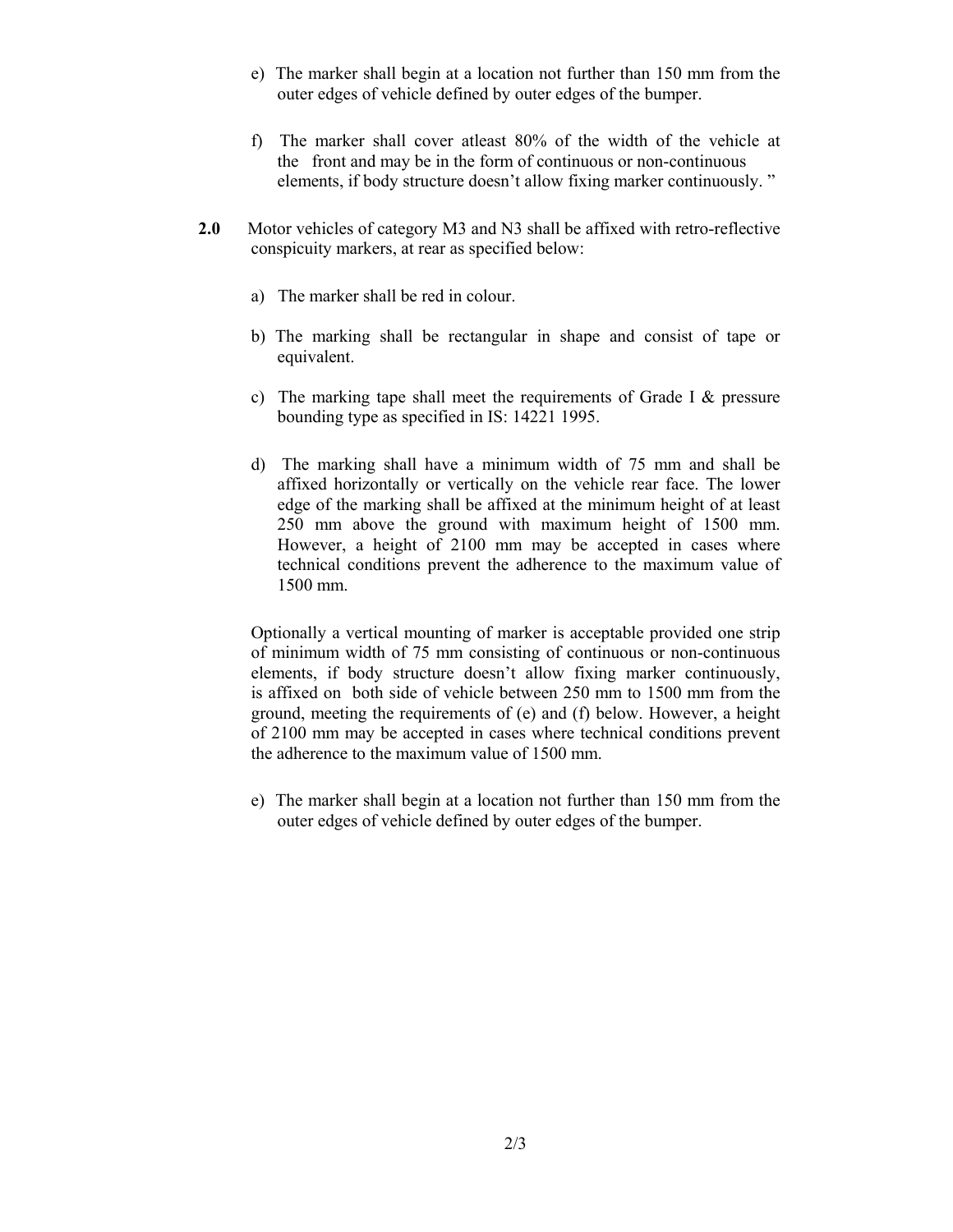f) The marker shall cover at least 80% of the width of the vehicle at the rear and may be in the form of continuous or non-continuous elements, if body structure doesn't allow fixing marker continuously. "

#### PRINTED BY

#### THE AUTOMOTIVE RESEARCH ASSOCIATION OF INDIA P. B. NO. 832, PUNE 411 004

ON BEHALF OF AUTOMOTIVE INDUSTRY STANDARDS COMMITTEE

UNDER

CENTRAL MOTOR VEHICLE RULES - TECHNICAL STANDING COMMITTEE

SET-UP BY MINISTRY OF SHIPPING, ROAD TRANSPORT & HIGHWAYS (DEPARTMENT OF ROAD TRANSPORT & HIGHWAYS)

GOVERNMENT OF INDIA

December 2007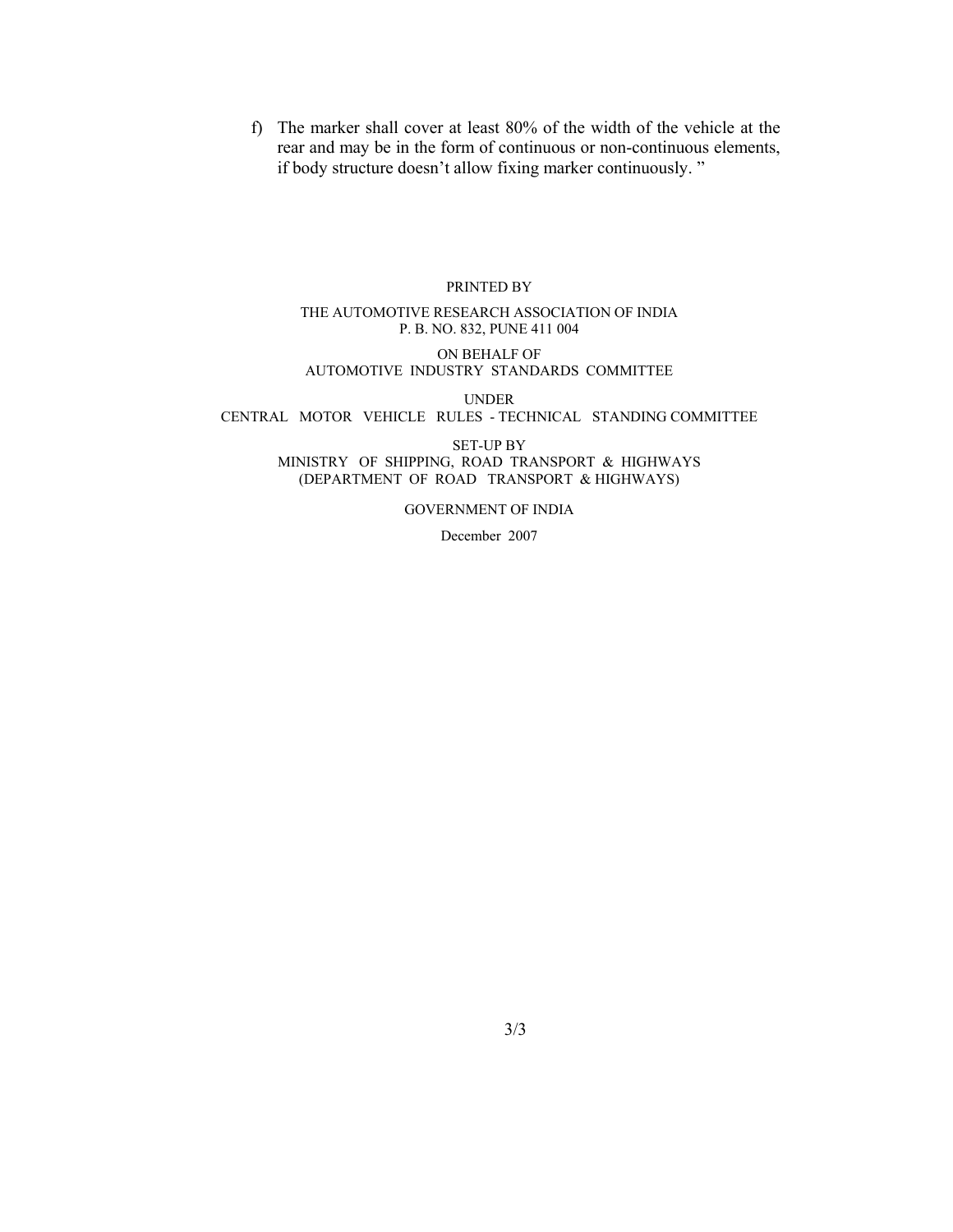#### **AMENDMENT NO. 2**

#### **TO**

#### **AIS-022/2001**

#### **Automotive Vehicles – Advance–Warning Triangles – Specifications**

1.0 Title of the standard :

Substitute following title for the existing title :

"Automotive Vehicles – Advance - Warning Triangles and Conspicuity Marking Tape - Specifications "

2.0 Page No. nil, Introduction:

Insert new paragraph after  $3<sup>rd</sup>$  paragraph as follows:

" The need of alternate conspicuity markings for complying with requirements of retro-reflective tapes has been addressed in the Amendment No. 2 as agreed in 18<sup>th</sup> CMVR-TSC meeting. This shall be transitory provision till AIS 090 (under formulation) is notified. "

3.0 Page No. nil, Introduction, last paragraph:

Substitute following text for the existing text;

The Automotive Industry Standards Committee responsible for preparation of this standard is in Annexure- 9.

4.0 Page No.1, Title of the standard:

Substitute following title for the existing title :

"Automotive Vehicles – Advance - Warning Triangles and Conspicuity Marking Tape - Specifications "

5.0 Page No.1, clause No. 1., Scope and Applicability:

Add new clause 1.3 as follows;

 $\degree$  1.3 The requirement of conspicuity markings shall be applicable for M3 and N3 categories of vehicles "

6.0 Page No.1, clause 2., References:

Add new paragraph as follows;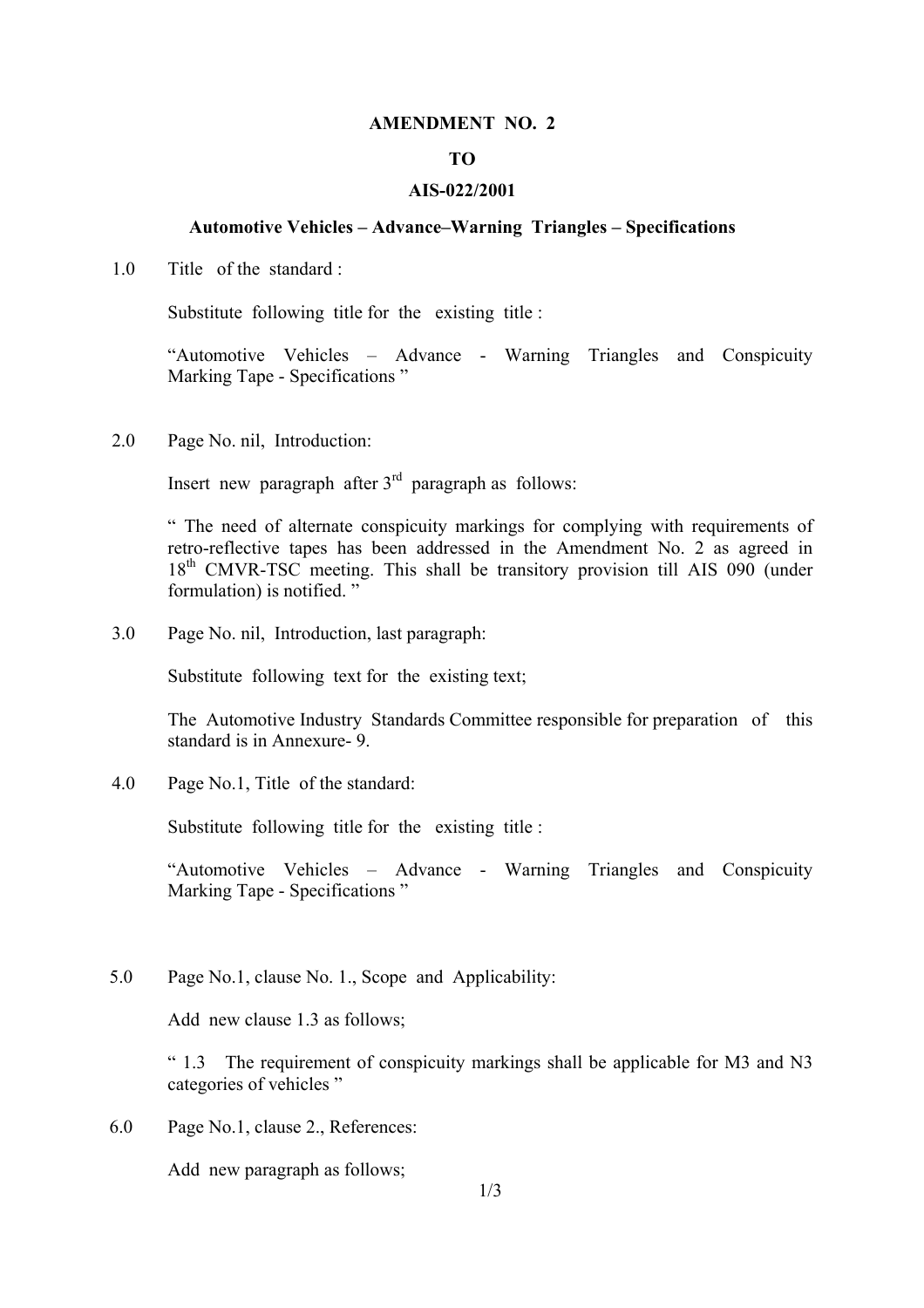- " 3) IS:14221 1995 : Automotive Vehicles Retro-reflective Sheets and Tapes Specifications."
- 7.0 Page No.2, clause 4.0, Application for Approval:

Add new clause 4.6 as follows;

- " 4.6 For the approval of the conspicuity marking, sample shall be submitted as per the IS: 14221-95."
- 8.0 Page No.3, clause 6.0, Approval:

Add new clause 6.4 as follows;

- " 6.4 The conspicuity markings on the front of the vehicle for the M3 and N3 categories of vehicles shall be as per Annexure 8 of this standard.
- 9.0 Page No. 25 :

Insert new Annexure 8 as follows;

## " ANNEXURE 8

REQUIREMENTS OF ALTERNATE CONSPICUITY MARKERS IN THE FORM OF RETRO-REFLECTIVE TAPES

Motor vehicles of category M3 and N3 shall be affixed with retro-reflective conspicuity markers, at front as specified below:

- a) The marker shall be WHITE in colour.
- b) The marking shall be rectangular in shape and consist of tape or equivalent.
- c) The marking tape shall meet the requirements of Grade I & pressure bounding type as specified in IS: 14221 1995.
- d) The marking shall have a minimum width of 75 mm and shall be affixed horizontally or vertically on the vehicle front face above the bumper. The lower edge of the marking shall be affixed at the minimum height of atleast 250 mm above the ground with maximum height of 1500 mm. However, a height of 2100 mm may be accepted in cases where technical conditions prevent the adherence to the maximum value of 1500 mm.

Optionally a vertical mounting of marker is acceptable provided one strip of minimum width of 75 mm consisting of continuous or non-continuous elements, if body structure doesn't allow fixing marker continuously, is affixed on either side of vehicle between 250 mm to 1500 mm from the ground, meeting the requirements of (e) and (f) below.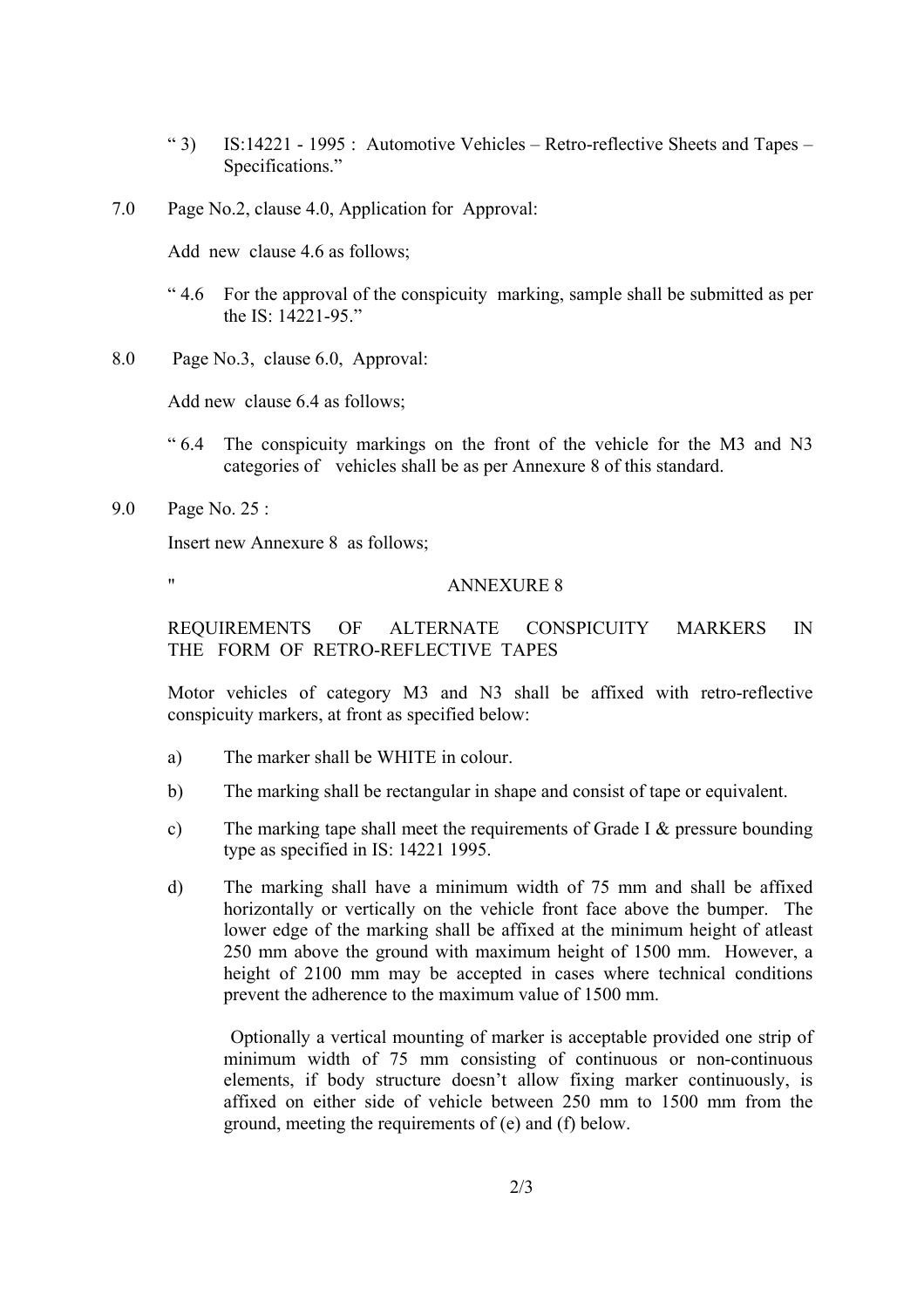- e) The marker shall begin at a location not further than 150 mm from the outer edges of vehicle defined by outer edges of the bumper.
- f) The marker shall cover atleast 80% of the width of the vehicle at the front and may be in the form of continuous or non-continuous elements, if body structure doesn't allow fixing marker continuously. "
- 10.0 Renumber existing "Annexure 8" as " Annexure 9 "

# PRINTED BY THE AUTOMOTIVE RESEARCH ASSOCIATION OF INDIA

## P.B. NO. 832, PUNE 412 004

## ON BEHALF OF AUTOMOTIVE INDUSTRY STANDARDS COMMITTEE

UNDER

#### CENTRAL MOTOR VEHICLE RULES - TECHNICAL STANDING COMMITTEE

#### SET-UP BY

## MINISTRY OF SHIPPING, ROAD TRANSPORT & HIGHWAYS ( DEPARTMENT OF ROAD TRANSPORT & HIGHWAYS ) GOVERNMENT OF INDIA

March 2006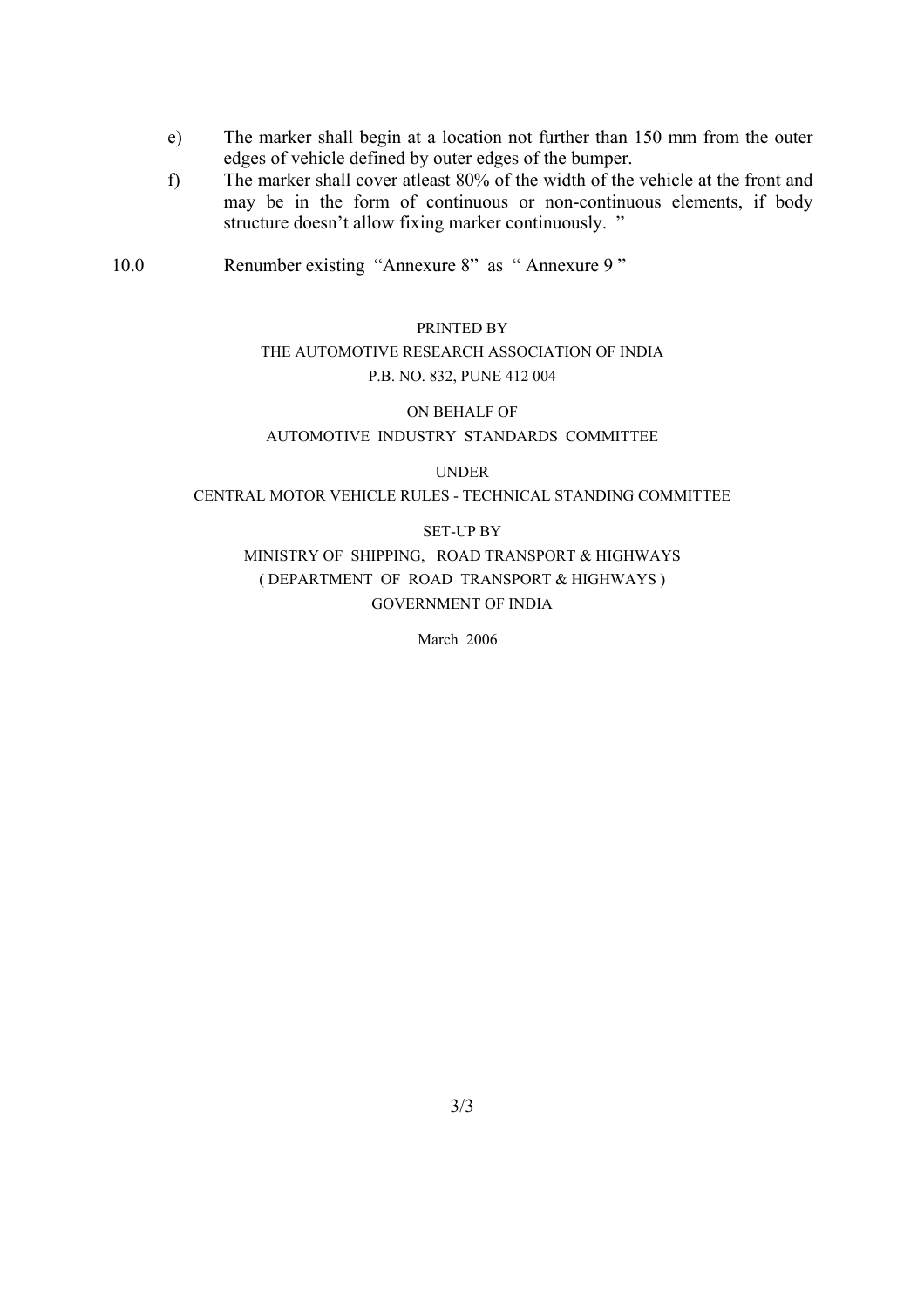#### **AMENDMENT NO. 1 TO AIS-022/2001**

#### **Automotive Vehicles – Advance–Warning Triangles – Specifications**

1. Page no.3, clause no. 7.8: Replace existing text with the following text:

> "Reflecting as well as fluorescent surface of the device shall not be flexible in nature. Retro-reflecting and fluorescent coating shall not be on the flexible material such as cloth, canvas etc. as a substrate"

2. Page no.3, clause no. 7.8: Renumber existing cl. "7.8" as "7.9"

#### PRINTED BY:

#### THE AUTOM OTIVE RESEARCH ASSOCIATION OF INDIA P. B. NO. 832. PUNE 411 004

#### ON BEHALF OF : AUTOMOTIVE INDUSTRY STANDARDS COMMITTEE

UNDER CENTRAL MOTOR VEHICLE RULES - TECHNICAL STANDING COMMITTEE

> SET-UP BY MINISTRY OF ROAD TRANSPORT & HIGHWAYS GOVERNMENT OF INDIA

> > January 2004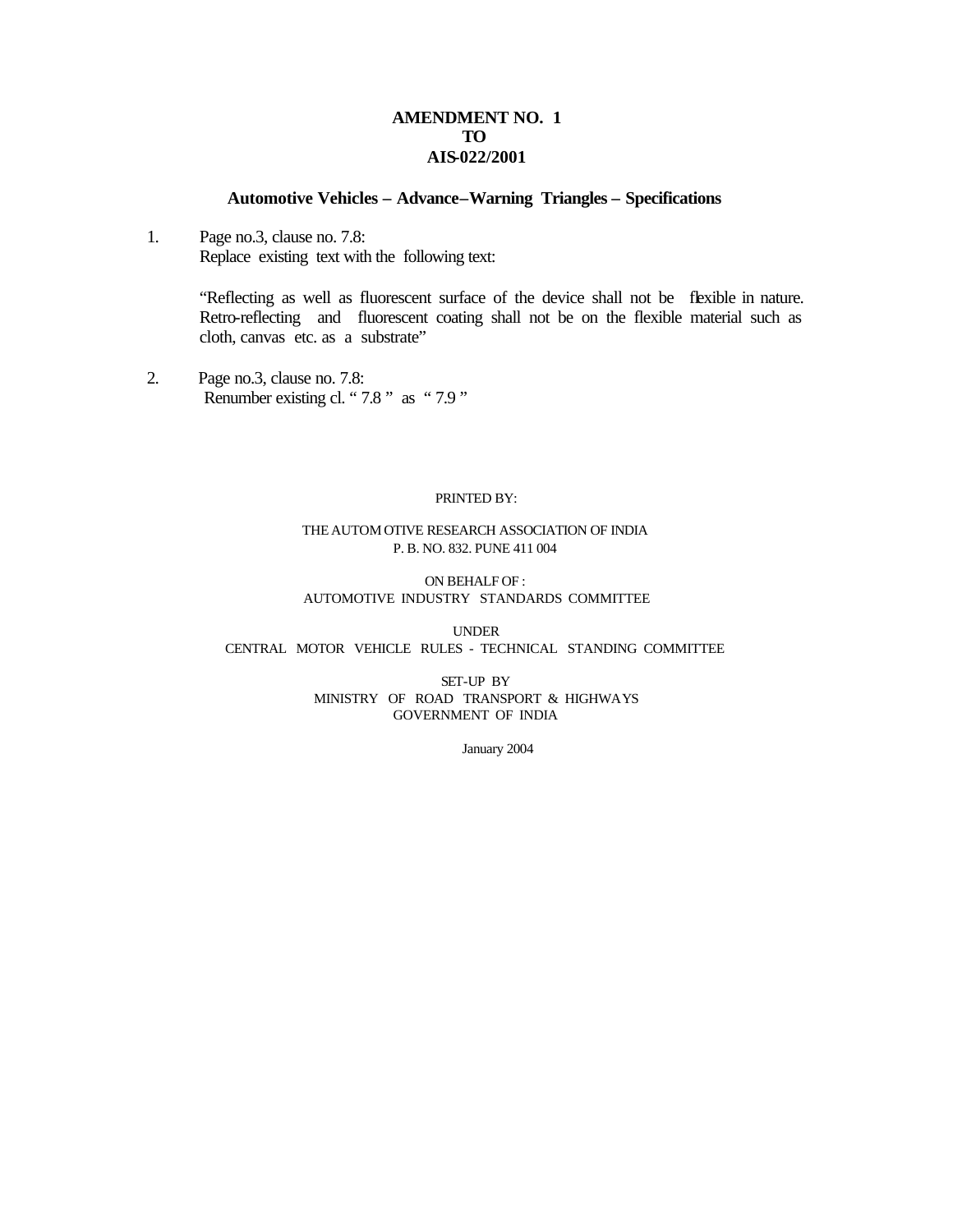# AUTOMOTIVE INDUSTRY STANDARD

# **Automotive Vehicles – Advance –Warning Triangles - Specifications**

PRINTED BY:

THE AUTOMOTIVE RESEARCH ASSOCIATION OF INDIA P. B. NO. 832. PUNE 411 004

ON BEHALF OF : AUTOMOTIVE INDUSTRY STANDARDS COMMITTEE

UNDER CENTRAL MOTOR VEHICLE RULES - TECHNICAL STANDING COMMITTEE

> SET-UP BY MINISTRY OF ROAD TRANSPORT & HIGHWAYS GOVERNMENT OF INDIA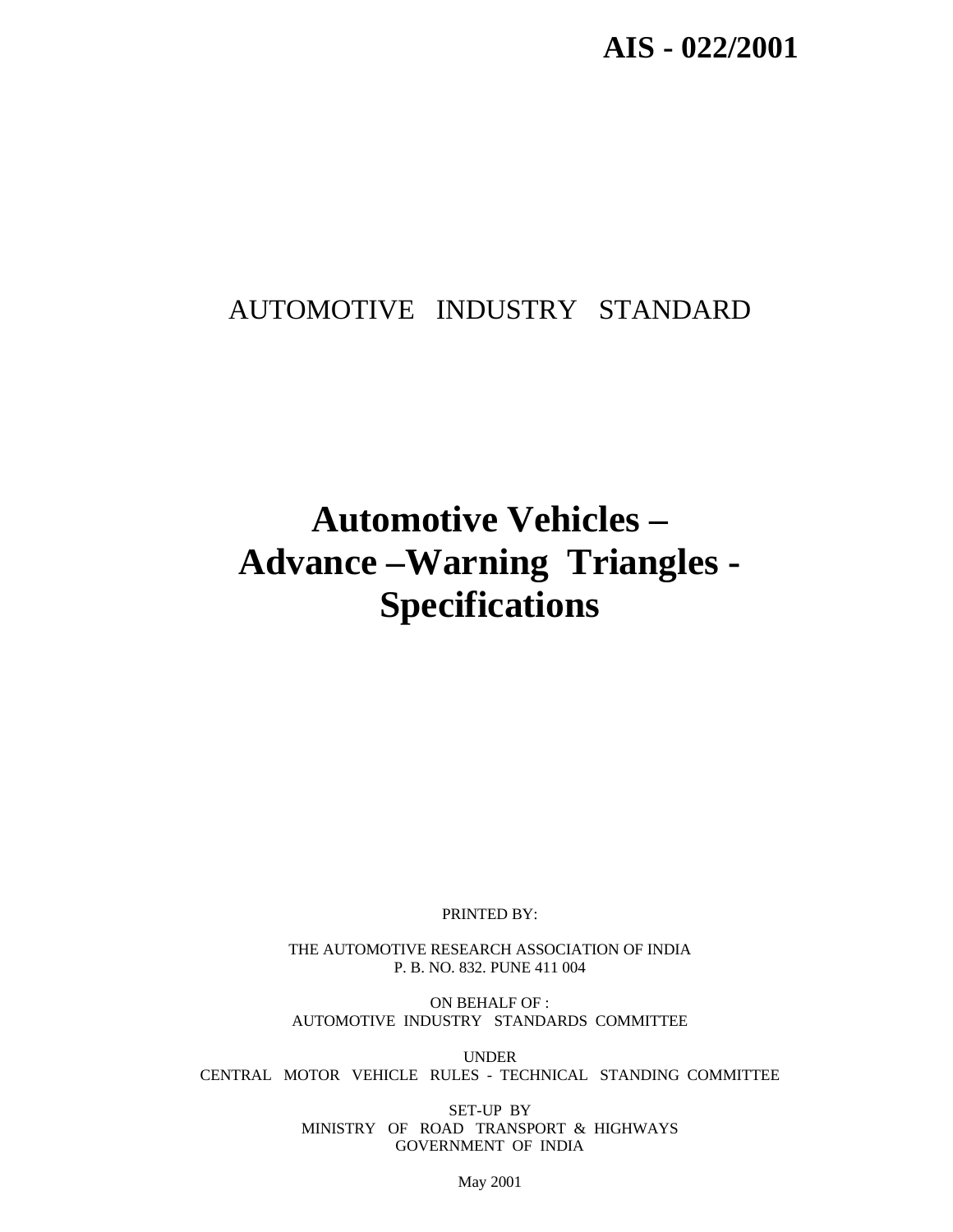# Status chart of the Standard to be used by the purchaser for updating the record

| Sr.<br>No. | Corr-<br>igenda. | Amend-<br>ment | <b>Revision</b> | <b>Date</b> | <b>Remark</b> | Misc. |
|------------|------------------|----------------|-----------------|-------------|---------------|-------|
|            |                  |                |                 |             |               |       |
|            |                  |                |                 |             |               |       |
|            |                  |                |                 |             |               |       |
|            |                  |                |                 |             |               |       |
|            |                  |                |                 |             |               |       |
|            |                  |                |                 |             |               |       |
|            |                  |                |                 |             |               |       |

**General remarks :**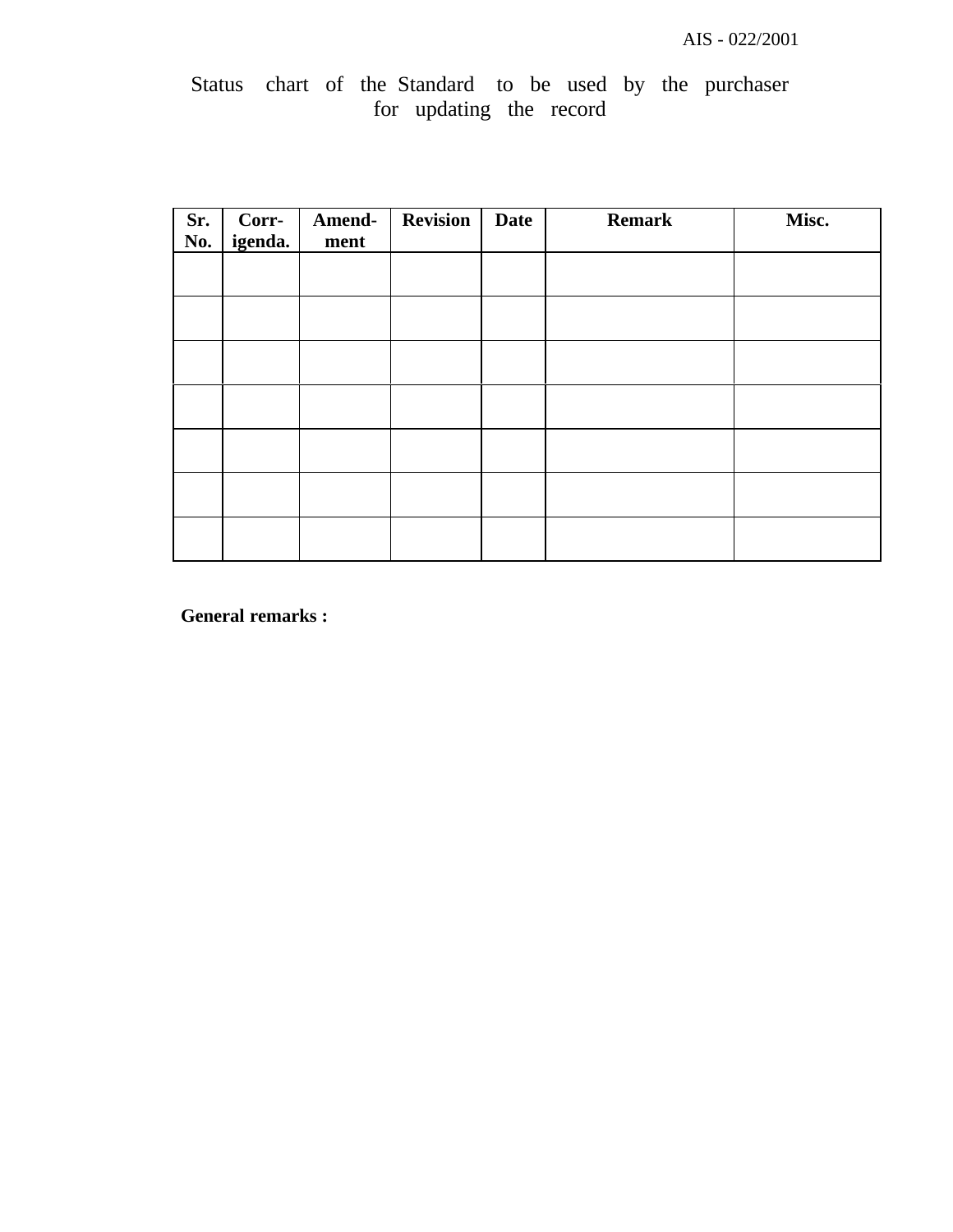#### **Introduction**

The Automotive Industries Standards Committee (AISC) functions under the guidance of CMVR Technical Standing Committee. AISC is set up to assist the Automotive Industry as well as Government of India in the preparation of new standards and review of the existing standards. ARAI acts as the secretariat of AISC.

Advance Warning Triangles are used to indicate the presence of the halted vehicle. This type of signalling device will serve as an advance warning to all the vehicles which may approach the halted vehicle. In order to serve its purpose, it is proposed to place the triangle on the carriageway at some distance prior to the actual position of the halted vehicle, so that the oncoming driver can take evasive action on seeing the triangle even before he/she sees the vehicle. The distance at which it is to be placed can be deliberated upon. Also the advance warning triangle is to be used both during the day and night.

Presently CMVR 138 (4)-C stipulates a triangle of size 150 mm with a red reflecting surface as per IS : 8339- 1993. But this size is too small to provide an effective warning and hence alignment with ECE R 27 is necessary as this specifies a larger triangle. This standard fulfils the above requirement.

The Committee responsible for preparation of this standard is in Annexure- 8.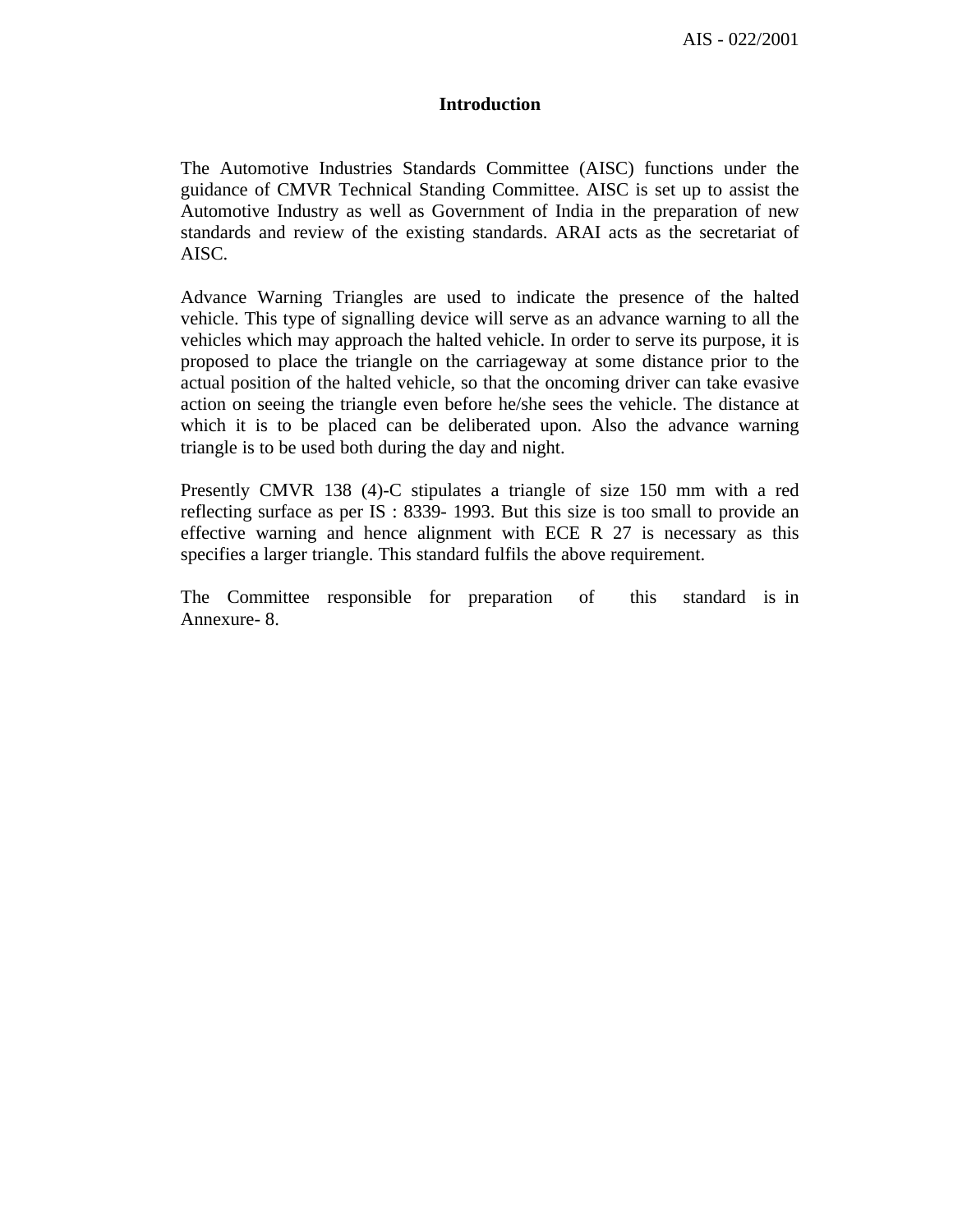## **Automotive Vehicles – Advance Warning Triangles Specifications**

## **1. SCOPE AND APPLICABILITY**

- 1.0 This Standard applies to advance-warning triangles intended to be on board motor vehicles and to be placed on the carriageway (road) in order to signal, by day and at night, the presence of a halted vehicle.
- 1.1 The motor vehicles mentioned above include all 4 wheelers except Agricultural Tractors.

## **2. REFERENCES**

- 2.1 The following Indian Standards are necessary adjuncts to this standard :
	- 1) IS :8339 1993 : Automotive vehicles Reflex Reflectors Specification
	- 2) Considerable assistance has been taken from ECE R 27.

## **3. DEFINITIONS**

For the purposes of this Standard,

- **3.1 Advance-warning triangle** means the device referred to in Paragraph 1 above, and in the form of an equilateral triangle.
- **3.2 Type of triangle** means advance-warning triangles which do not differ in such essential respects as,
- 3.2.1 the manufacturer,
- 3.2.2 the optical characteristics;
- 3.2.3 the distinctive geometrical and mechanical features of the design;
- **3.3 Retro-reflecting device** means an assembly, ready for use, comprising one or more retro-reflecting optical units;
- **3.4 Front Face of the triangle** means the face carrying the optical units;
- **3.5 "Axis of the advance-warning triangle** means the straight line which, perpendicular to the front face of the triangle, passes through its centre;
- **3.6 Fluorescent material** which, either in the mass or at the surface, when excited by daylight, exhibits the phenomenon of photo-luminescence ceasing rather shortly after excitation;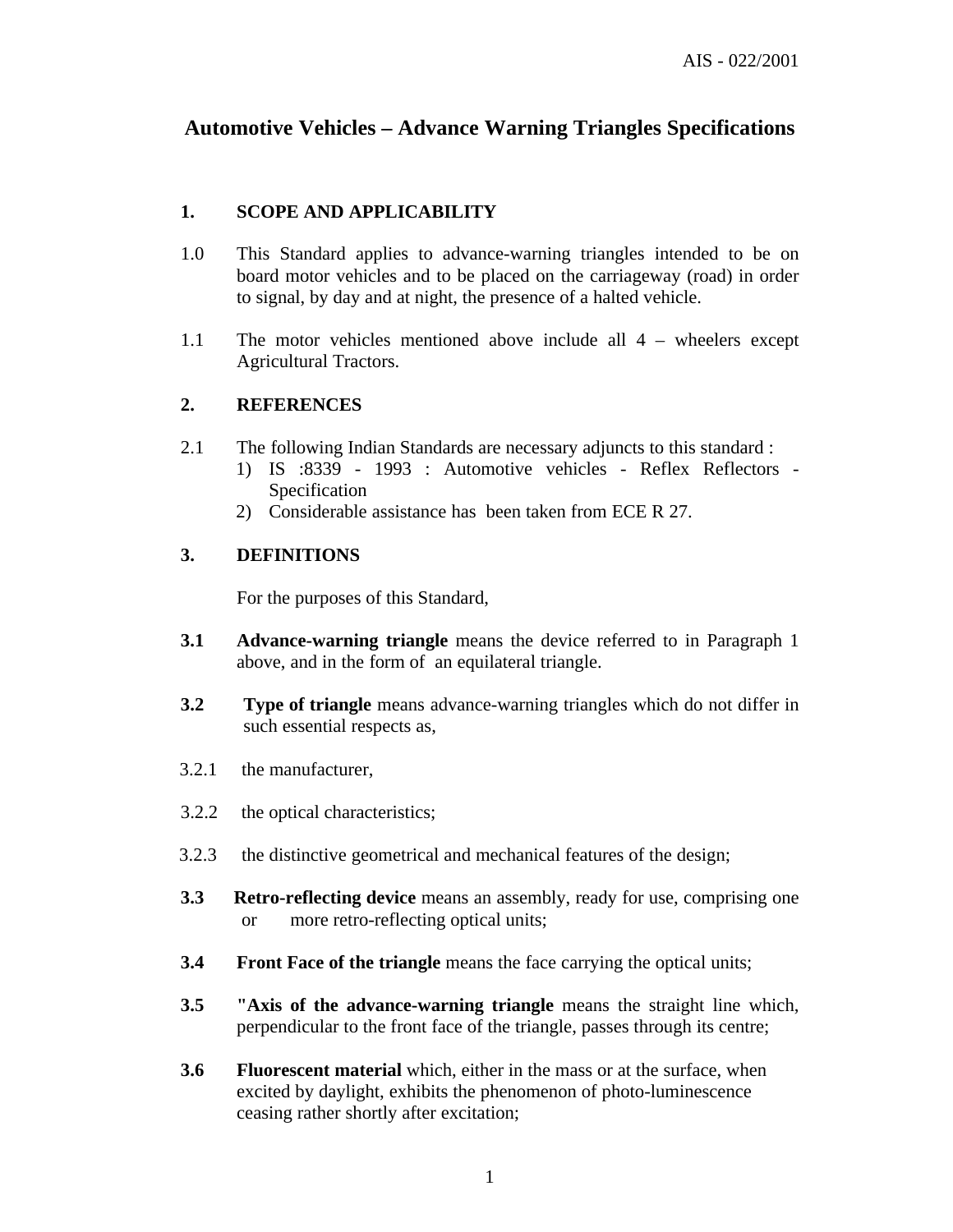- **3.7 Luminance factor** the ratio of the luminance of the body considered to the luminance of the perfect diffuser under identical conditions of illumination and observation. The luminance of the body considered includes that produced by reflection and by fluorescence;
- **3.8 Co-efficient of Luminous Intensity (CIL)** means the value obtained by dividing the luminous intensity reflected in the direction considered, by the illumination of the retro-reflecting device, for given observation, entrance and rotation angles.

## **4.0 APPLICATION FOR APPROVAL**

The application for approval shall be submitted by the manufacturer or by his duly accredited representative, and shall be accompanied by:

- 4.1 Dimensional drawings in A4 or folded A4 size in triplicate with sufficient details to permit identification of the type;
- 4.2 Technical specifications of the advance-warning triangle as per Annexure 1;
- 4.3 A copy of the instructions on its assembly for use, if applicable;
- 4.4 Four samples of the advance-warning triangle and at least two protective covers if the advance-warning triangles are to be supplied with protective covers;
- 4.5 Two samples of the fluorescent material in which a 100x100 mm square can be inscribed and which are fully representative of the material applied under the same conditions to the same base material as used for the advance-warning triangle.

## **5.0 MARKINGS**

- 5.1 Every advance-warning triangle and its protective cover shall, when submitted for approval, bear the trade name or mark of the applicant; such marking shall be clearly legible and be indelible.
- 5.2 Every advance-warning triangle and its protective cover shall provide adequate space for 'S' or 'E' mark; the space aforesaid shall be shown in the drawings referred to in Paragraph 4.1 above.

## **6.0 APPROVAL**

- 6.1 If all the samples of a type of advance-warning triangle which are submitted in conformity with the provisions of Paragraph 4 above meet the requirements of this Standard, approval shall be granted.
- 6.2 The trade name or mark on the protective cover shall be visible from the outside.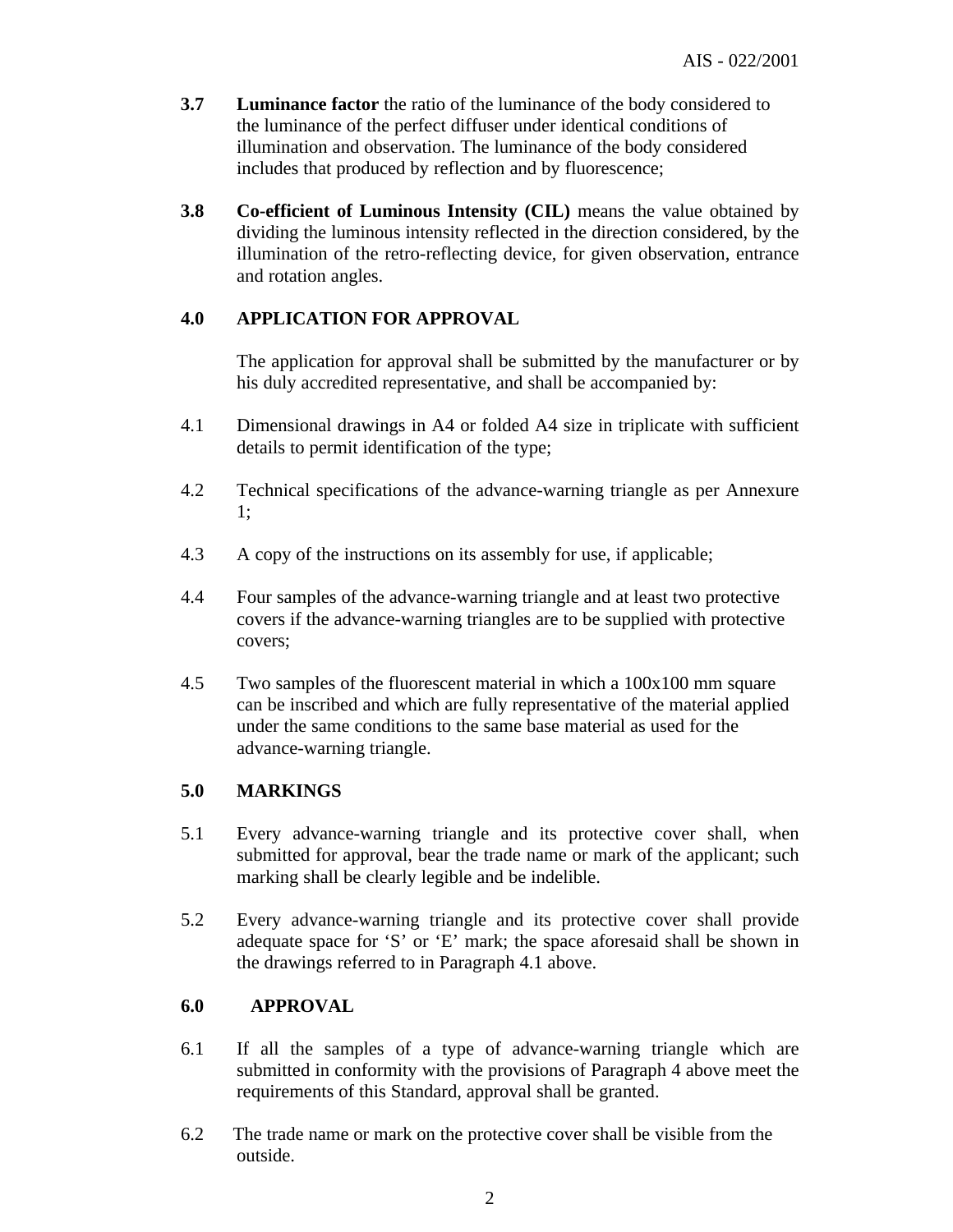6.3 The 'S' or 'E' mark shall be clearly legible and indelible.

## **7.0 GENERAL SPECIFICATIONS**

- 7.1 The advance-warning triangle shall be open at the at the centre and shall comprise a red border composed of an outer retro-reflecting strip and an inner fluorescent strip, the whole supported at a certain height above the surface of the carriageway. The open centre and the fluorescent and retroreflecting strips shall be bounded by concentric equilateral triangle contours.
- 7.2 Advance-warning triangles shall be so made that in normal use (on the road and when carried in the vehicle) they retain the prescribed characteristics and their satisfactory functioning continues to be ensured.
- 7.3 The optical units of the advance-warning triangle shall not be easily disassembled. The various parts making up the advance-warning triangle shall provide good stability on the road. They shall not be easily disassembled. If a triangle has to be folded in order to be placed in its protective cover, the movable parts, including its supports, shall not be detachable.
- 7.4 When the advance-warning triangle is in the position of use on the road, the front face of the triangle must be vertical. This condition is deemed fulfilled if the axis of the triangle does not form an angle of more than  $5<sup>0</sup>$ with the base plane.
- 7.5 The front face of the advance-warning triangle shall be easy to clean; in particular it shall not be rough, and such protuberances as it may exhibit shall not prevent such cleaning.
- 7.6 The advance-warning triangle and its support shall not present sharp edges or corners.
- 7.7 The advance-warning triangle shall be accompanied by its protective cover, if any, against external agents, especially during carriage; it may however be supplied without protective cover where the necessary protection is provided by other means. These means shall be stated in the Technical Specifications mentioned in Paragraph 4.2 above.
- 7.8 Each triangle shall be required to be accompanied by a copy of the instructions referred to in Paragraph 4.3 above.

#### **8.0 PARTICULAR SPECIFICATIONS**

#### **8.1 Requirements as to Shape and Dimensions**

8.1.1 Shape and Dimensions of the Triangle (see Annex 2)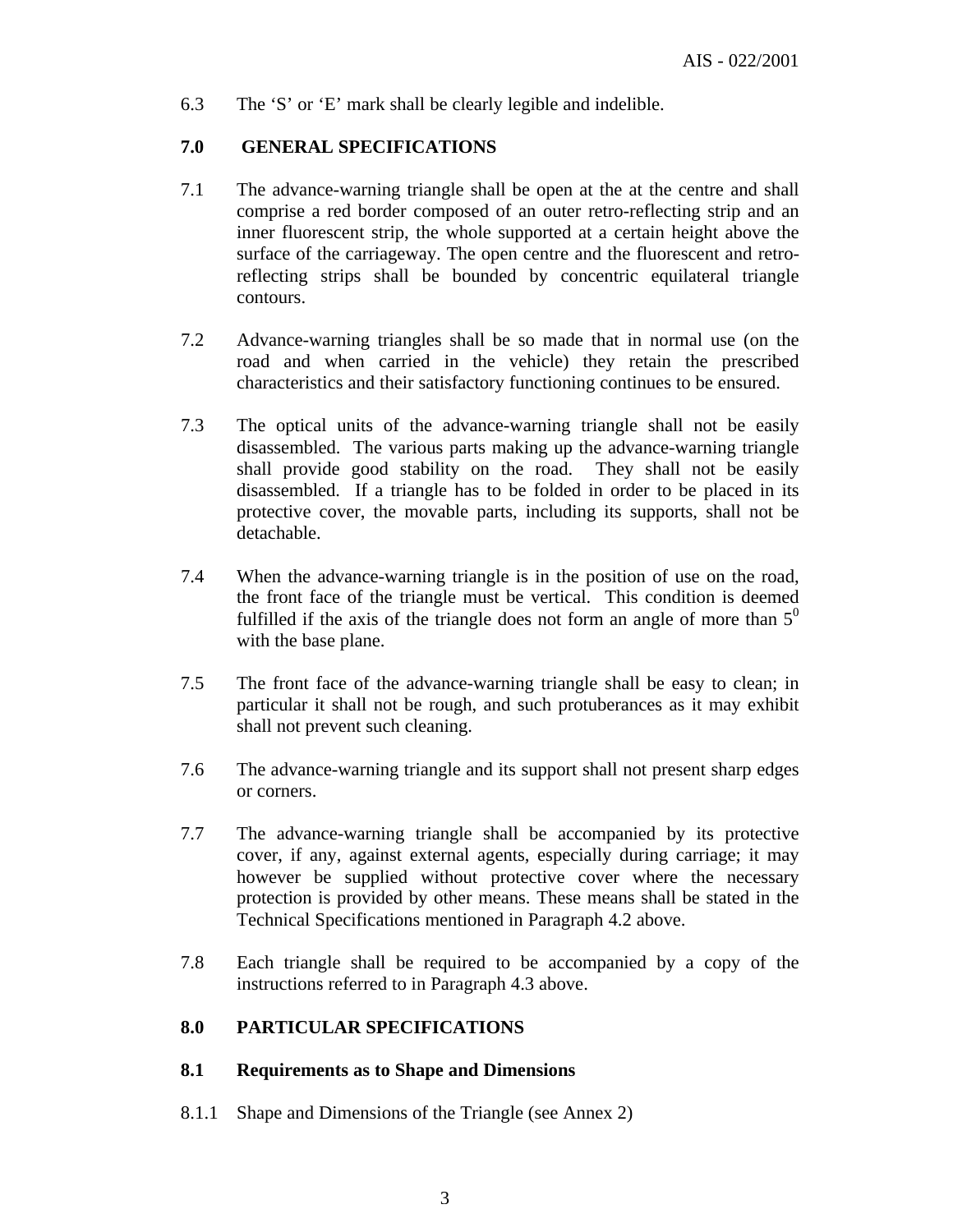- 8.1.1.1.The theoretical sides of the triangle shall be at least  $500±50$  mm in length.
- 8.1.1.2 The retro-reflecting units shall be arranged along the edge within a strip of an unvarying width which shall be between 25 mm and 50 mm.
- 8.1.1.3 Between the outer edge of the triangle and the retro-reflecting strip, there may be an edging not more than 5 mm wide and not necessarily redcoloured.
- 8.1.1.4 The retro reflecting strip may be continuous or not. In the latter case the free area of the supporting material must be red.
- 8.1.1.5 The fluorescent material must be contiguous to the retro-reflecting units. It shall be arranged symmetrically along the three sides of the triangle. When in use, its surface area shall be not less than 315 square cms. However, an edging, continuous or not, not more than 5 mm wide, which need not necessarily be red-coloured, may be placed between the retro-reflecting surface and the fluorescent surface.
- 8.1.1.6 The side of the open central triangle shall have a minimum length of 70  $mm$  (Fig.1)

#### **8.1.2 Shape and Dimensions of the Support**

- 8.1.2.1 The distance between the supporting surface and the lower side of the advance-warning triangle shall not exceed 300 mm (Fig.1).
- 8.2 Colorimetric specifications
- 8.2.1 Retro-reflecting Devices
- 8.2.1.1 Retro-reflecting devices shall be made of material coloured red in the mass.
- 8.2.1.2 When the retro-reflecting device is illuminated by the CIE standard illuminant A, with an observation angle of  $0^{\circ}20'$  and an entrance angle  $V=H=0^{\circ}$ , or, if this produces a colourless surface reflection, an angle V=  $\pm 5^{\circ}$ , H= $0^{\circ}$ , the trichromatic co-ordinates of the red reflected luminous flux shall be within the following limits:

Limit towards yellow  $y \le 0.335$ Limit towards purple  $z \le 0.008$ 

8.2.1.3 The testing of the colour shall be carried out according to the method described in Annexure 4, paragraph 2.1.

#### **8.2.2 Fluorescent Materials**

8.2.2.1 The fluorescent materials shall either be coloured in the mass or take the form of separate coatings applied to the surface of the triangle.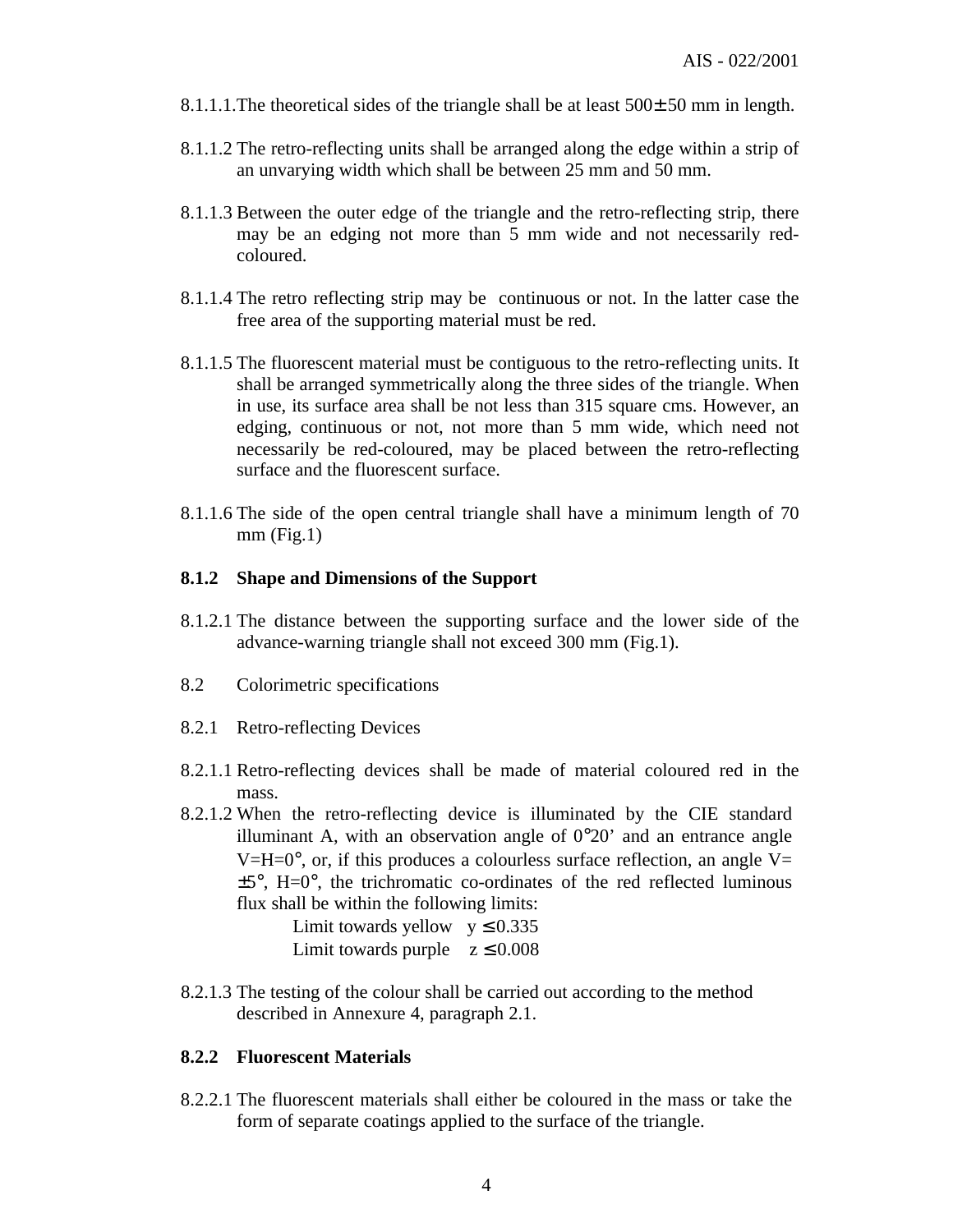8.2.2.2 When the fluorescent material is illuminated by the CIE standard illuminant C the trichromatic co-ordinates of the light reflected and emitted by the fluorescence shall be within an area of which the corner points are determined by the following co-ordinates {the angle of illumination being  $45^{\circ}$  and the observation being made at an angle of  $90^{\circ}$ to the sample  $(45^{\circ}/0^{\circ}$  measuring geometry)}:

| Point |       |       |       |       |
|-------|-------|-------|-------|-------|
|       | 0.690 | 0.595 | 0.569 | 0.655 |
|       | 0.310 | 0.315 | 0.341 | 0.345 |

8.2.2.3 The testing of colour shall be carried out according to the method described in Annexure 4, paragraph 2.2.

#### **8.3 Photometric specifications**

#### **8.3.1 Retro-reflecting Devices**

8.3.1.1 The values of CIL of retro-reflecting optical units shall be not less than those given in the table below, expressed in millicandelas per lux, for the angles of observation(or divergence) and the entrance(illumination) angle shown

|                                      |               | Illumination angles $\beta$ |                  |                  |
|--------------------------------------|---------------|-----------------------------|------------------|------------------|
| Vertical V $(\beta_1)$               |               | $\pm 20^{\circ}$            | $\Omega^{\circ}$ | $0^{\circ}$      |
| Horizontal H $(\beta_2)$             | 0 or $\pm$ 5° | $0^{\circ}$                 | $\pm 30^{\circ}$ | $\pm 40^{\circ}$ |
|                                      |               |                             |                  |                  |
| $20^{\circ}$<br>Angles of Divergence | 8000          | 4000                        | 1750             | 600              |
| $\alpha$                             | 600           | 200                         | 100              | 50               |
| $1^\circ$ 30'                        |               |                             |                  |                  |

- 8.3.1.2 The CIL measured on random slices of 50 mm length of the reto-reflecting device shall lie between extremes having a ratio not in excess of 3. These slices are taken between the perpendiculars to the side of the triangle and passing through the corresponding apexes of the central aperture. This requirement applies to an angle of divergence of 20' and to illumination angles of  $V = 0^\circ$ ,  $H = 0^\circ$  or  $\pm 5^\circ$  and  $V = \pm 20^\circ$ ,  $H = 0^\circ$ .
- 8.3.1.3 Diversity of luminance at angles of illumination of  $V = 0^\circ$ ,  $H = \pm 30^\circ$  and  $V = 0^\circ$ ,  $H = \pm 40^\circ$  shall be tolerated on condition that the triangular shape remains clearly discernible, for an angle of divergence of 20' and an illumination of approximately 1 lux.
- 8.3.1.4 The measurements referred to above shall be performed by the method described in Annexure 4 to this standard, paragraph 4.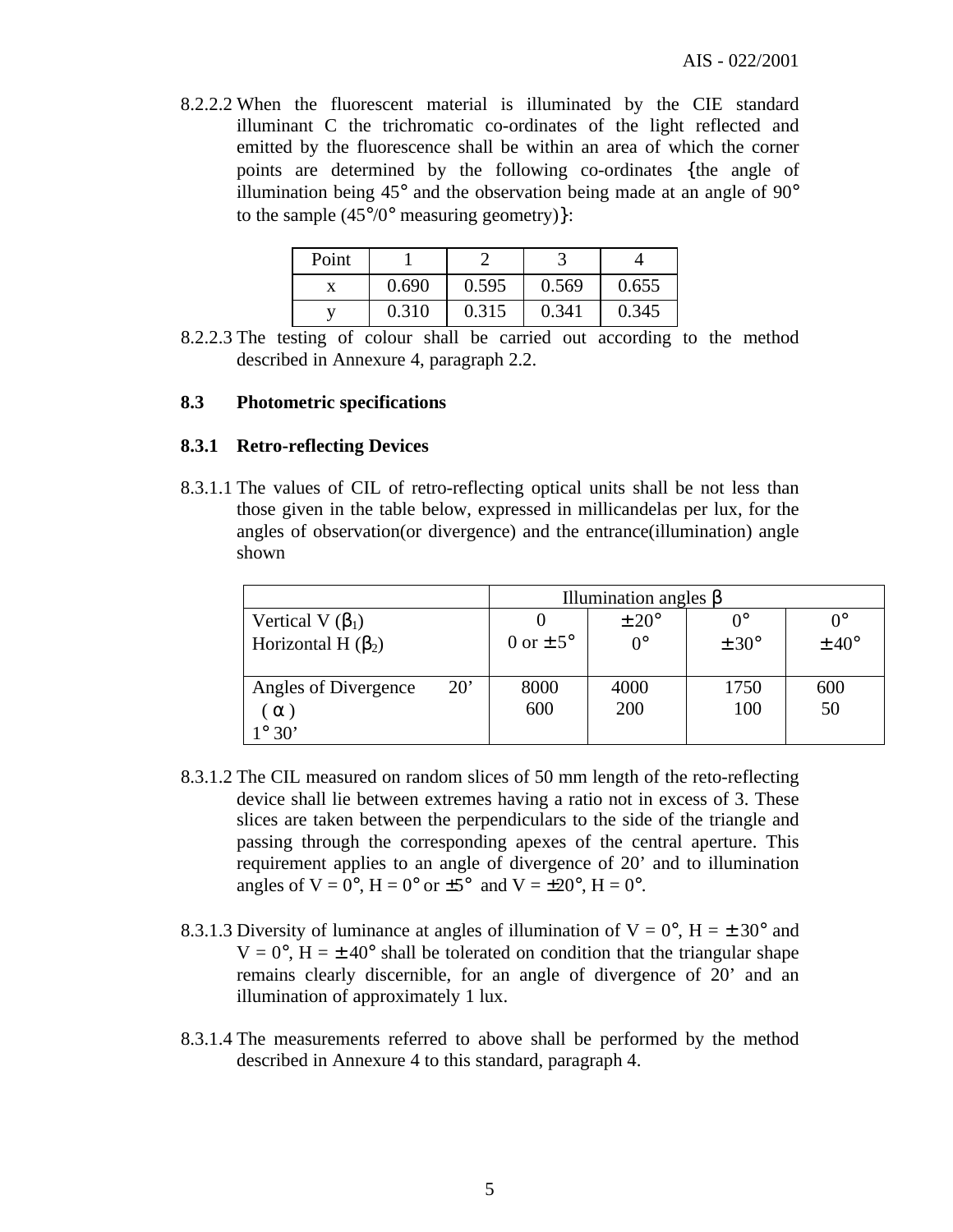## **8.3.2 Fluorescent Materials**

- 8.3.2.1 The Luminance factor including the luminance by reflection and fluorescence, shall not be less than 30%.
- 8.3.2.2 The measurement of luminance factor shall be carried out according to the method described in Annexure 4, paragraph 3.

## **9.0 TEST PROCEDURE**

Every advance-warning triangle and its protective cover, if any, shall meet the requirements of the checks and tests described in Annex 4 of this Standard.

#### **10. MODIFICATIONS OF THE ADVANCE-WARNING TRIANGLE TYPE AND EXTENSION OF APPROVAL**

- 10.1 Every modification of the triangle type shall be notified to the Testing Agency which granted approval. The Testing Agency may then consider whether:
- 10.1.1 the modifications made are unlikely to have an appreciable adverse effect, and that in any case the triangle meets the requirements; or
- 10.1.2 any testing is required
- 10.2 For considering whether testing is required or not, the guidelines given in Annexure 5 should be followed.
- 10.3 In case of 10.1.2, tests need to be carried out only for those parameters which are affected by the modifications.
- 10.4 In the event of 10.1.1. or in case of 10.1.2 after successful compliance to the performance requirements, the certificate of compliance shall be validated for the modified version

## **11.0 CONFORMITY OF PRODUCTION**

- 11.1 Advance-Warning Triangles approved under this standard shall be so manufactured as to conform to the type approval by meeting the requirements set forth in Paragraphs 7,8 and 9 above.
- 11.2 The minimum requirements for conformity of production control procedures set forth in Annex 7 shall be complied with.
- 11.3 The authority which has granted type approval may at any time verify the conformity control methods applied in each production facility. The normal frequency of these verifications shall be once every two years.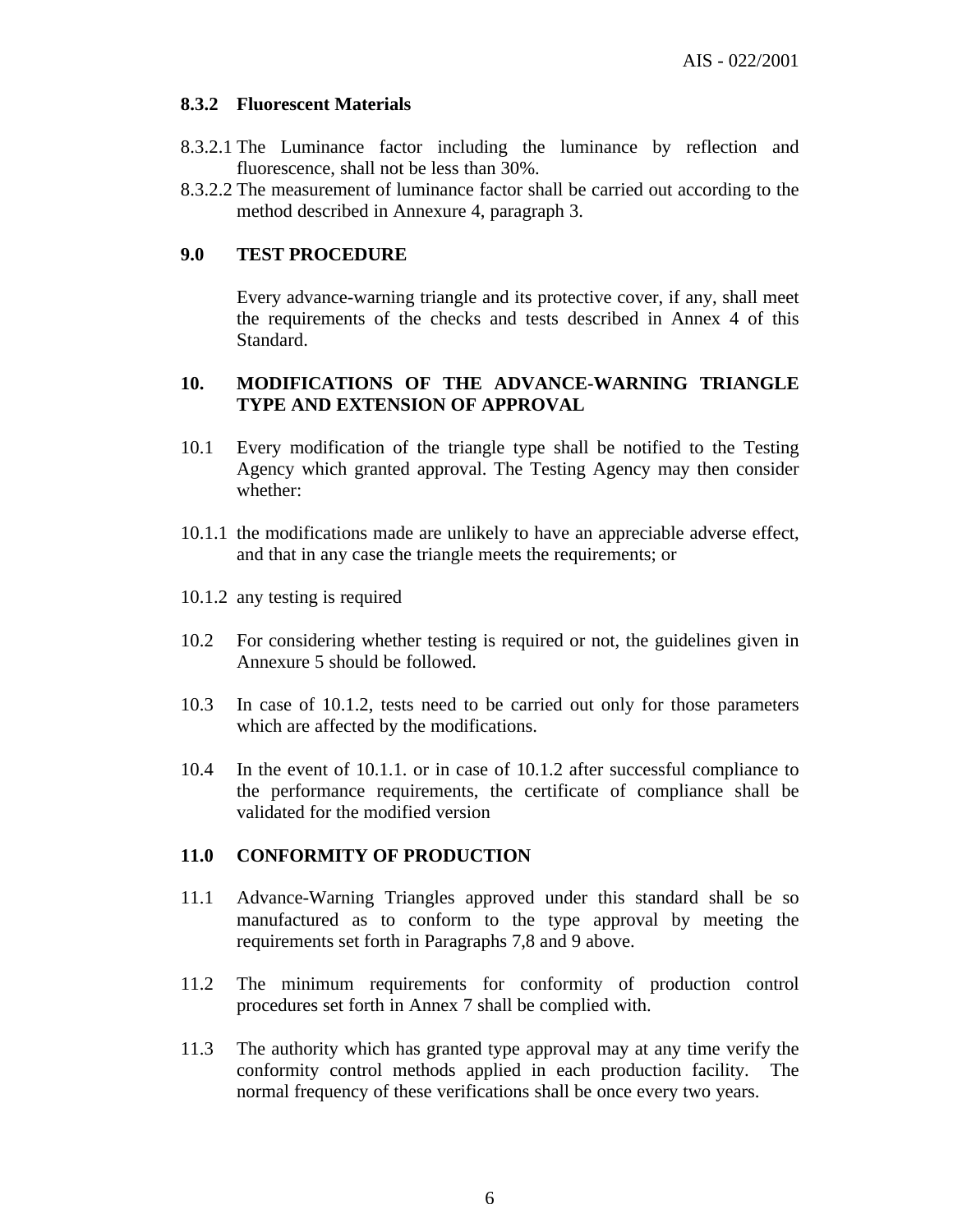# **ANNEXURE 1**

## (Ref. Para 4.2)

## **Technical Specifications of Advance-Warning Triangles**

- 1. Trade name or mark of the advance-warning triangle
- 2. Manufacturer's name
- 3. Address
- 4. If applicable, name of manufacturer's representative

Type of warning triangle (Foldable/ non-foldable)

Sketch showing dimensions of warning triangle

Type of protective cover , when provided

Type of protection if provided by other means

Location where 'S' or 'E' mark will be printed (as applicable)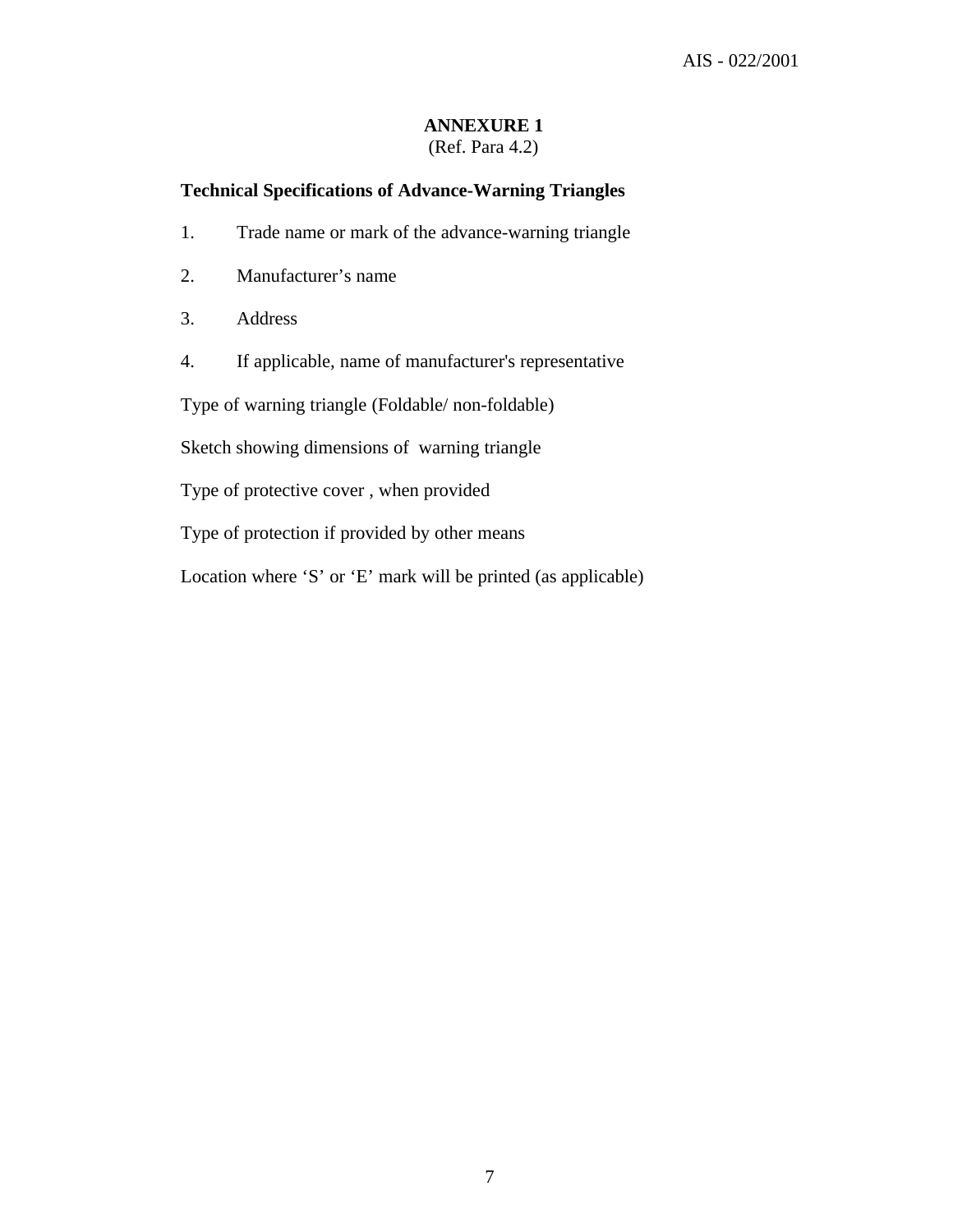**ANNEXURE 2** (Ref. Para 8.1.1)



Figure 1

 $\langle \uparrow \rangle$ 

 $\mathcal{L}(\cdot)$ 

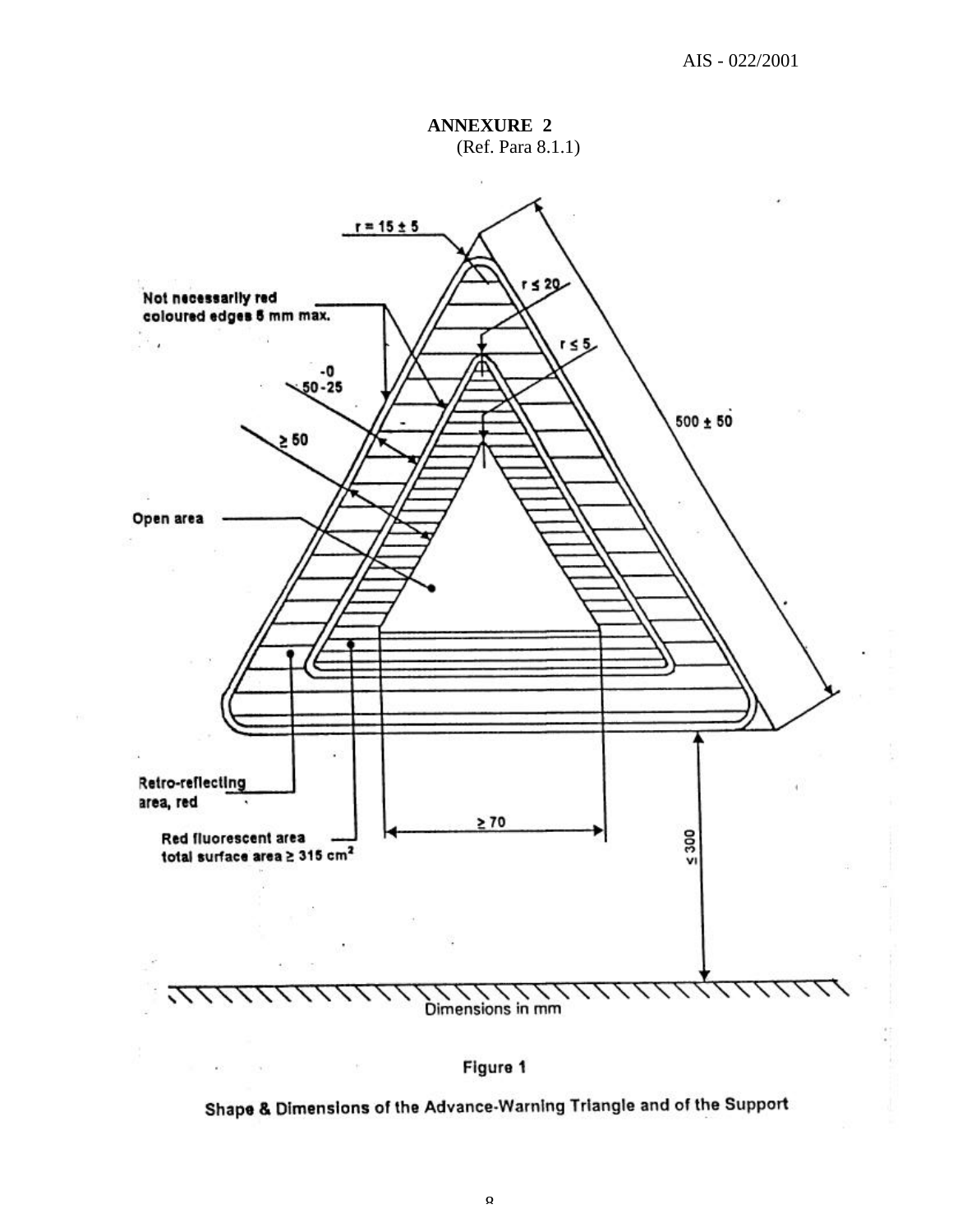

Dimensions in mm



# **Test Device for Clearance to Ground**

9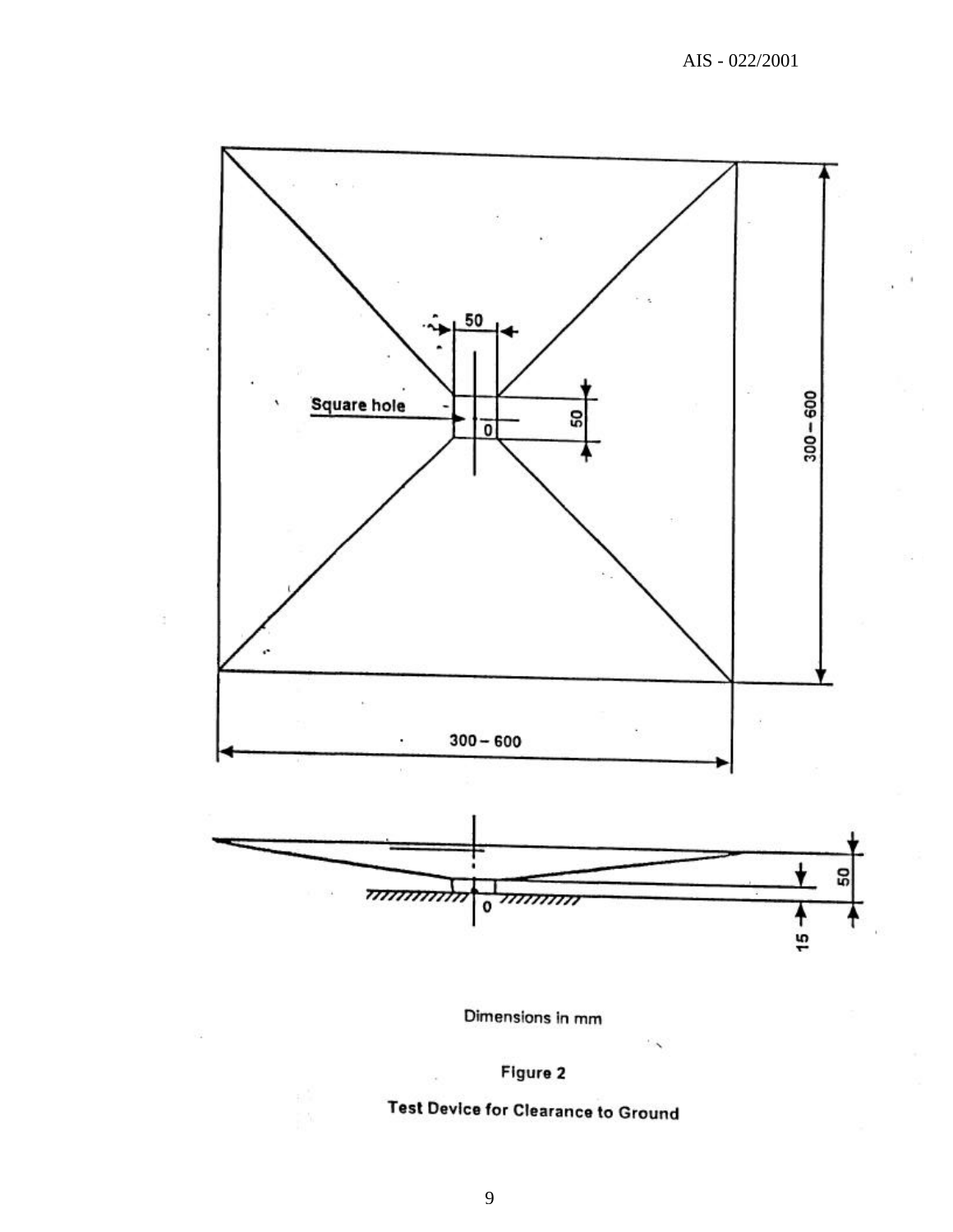#### **ANNEXURE 3**

## **DETERMINATION O**F **THE ROUGHNESS OF THE ROAD SURFACE 'SANDY BEACH' METHOD**

#### **1. PURPOSE OF THE METHOD**

**1.1** The purpose of this method is to describe and to determine to a certain extent the geometric roughness of that part of the road surface on which the advance-warning triangle is placed during the test of stability in wind, as required according to Annex 4, Paragraph 10.

#### **2. PRINCIPLE OF THE METHOD**

**2.1** A known volume V of sand is spread evenly on the surface of the carriageway (road) in the form of a circle. The ratio of the volume used to the area S covered is defined as "mean sand depth"  $H<sub>S</sub>$  and is expressed in mm.

$$
H_S = V\hspace{-0.1cm}\mathbin{/}\hspace{-0.07cm} S
$$

**2.2** The test is carried out by means of round-grain, dry sand and having a grain size between 0.160 mm and 0.315 mm. The volume amounts to 25  $ml \pm 0.15$  ml. The sand is spread out over the surface where the test is carried out by means of a flat, circular disc with a diameter of 65 mm, one side of which is covered with a sheet of rubber having a thickness of 1.5 mm to 2.5 mm and the other being provided with an appropriate handle. If the diameter of the circular area covered with sand is D mm, the mean sand depth will be calculated in accordance with the formula:  $H<sub>S</sub> = (4/\pi) \times (25/D<sup>2</sup>) \times 10<sup>3</sup>$  mm

#### **3. PERFORMANCE OF THE TEST**

- **3.1** The surface on which the test is to be carried out must be dry and at first be brushed with a soft brush to remove any dirt or loose gravel.
- **3.2** The sand which has been firmly filled into an appropriate receptacle is then poured out on the surface to be tested in a single heap. The sand is then carefully spread out on the surface by means of repeated circular movements of the rubber faced disc so as to form the largest possible round area covered with sand. The sand will then fill all depressions and hollows.
- **3.3** Two diameters, at right angles to one another, of the "beach" thus formed are usually measured. The mean value is rounded off to the nearest 5 mm, with the depth of the sand  $H<sub>S</sub>$  being calculated according to the formula given in Paragraph 2.2.
- **3.4** Six tests of this kind are carried out on the supporting surface, with the parts to be tested being distributed over the surface to be tested as evenly as possible. The overall mean of the results obtained is given as the mean sand depth  $H<sub>S</sub>$  of the road surface where the advance-warning triangle has been placed.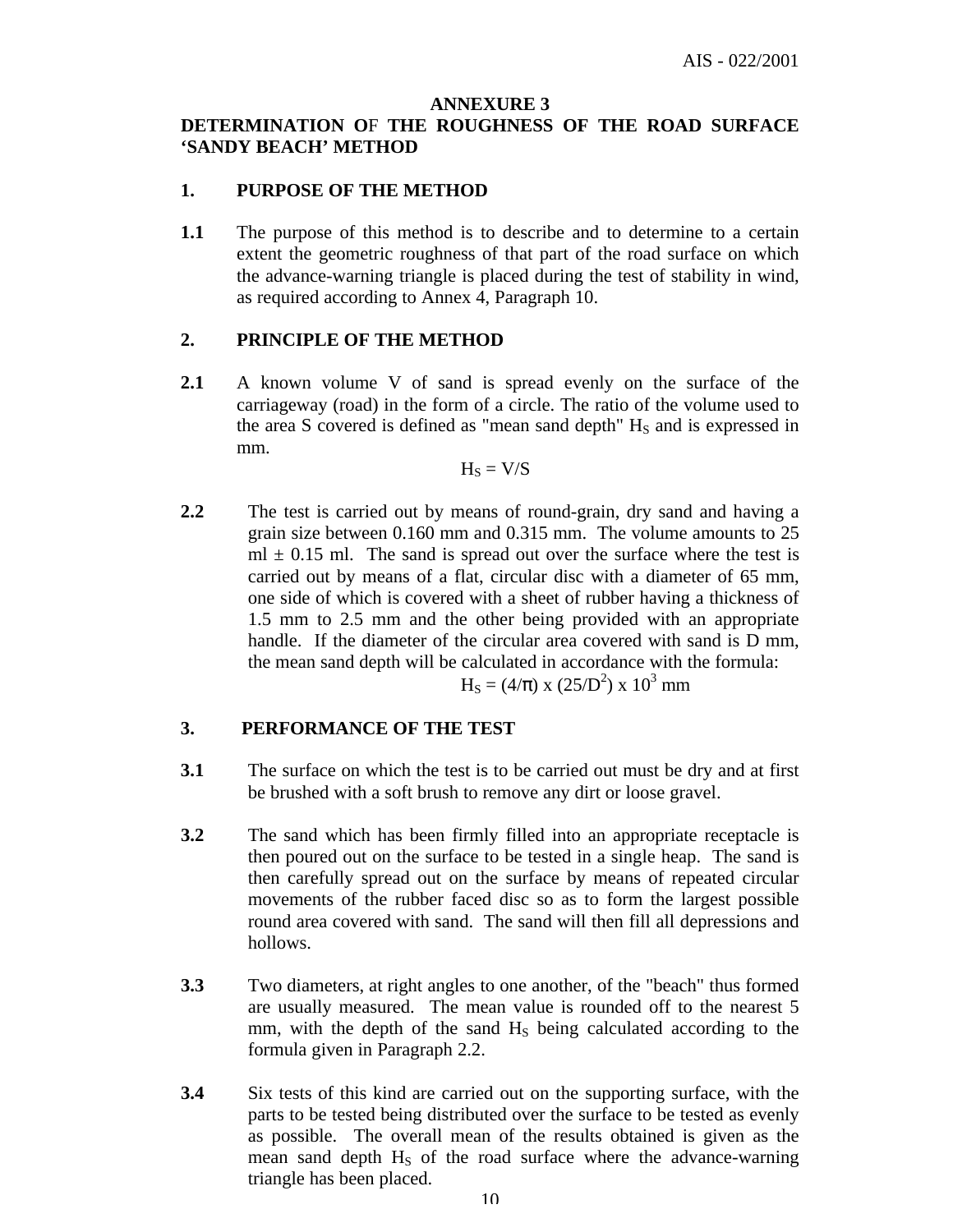#### **ANNEXXURE 4**

#### **TEST PROCEDURES**

## **1. GENERAL**

- 1.1 The applicant shall submit samples, as mentioned in clause 4.4 and 4.5 of this Standard, for approval.
- 1.2 After verification of the general specifications (clause 7 of the Standard) and the specifications of shape and dimensions (clause 8.1 of this Standard), all samples shall be subjected to the Heat resistance test mentioned in paragraph 7 below.
- 1.3 After the heat resistance test and subsequent storage for 12 consecutive hours at a temperature of  $25 \pm 5^{\circ}$  C, the advance warning triangle, in its protective cover, is to be subjected to the Cold Test according to the paragraph 8 mentioned below. Immediately after removal from the cold room, no fractures or visible distortion shall be noticeable on the device and especially on its optical parts. The protective cover, if provided, shall be properly openable, and shall neither tear nor adhere to the advance – warning triangle.
- 1.4 The CIL value of the four samples of the advance-warning triangles submitted is measured at an observation angle of 20' and at an illumination angle with the components  $V = 0^0$ ,  $H = \pm 5^0$ ; this test is carried out in accordance with the method described in paragraph 4 below.
- 1.5 The two triangles which show the smallest and the largest CIL value during the tests carried out according to Paragraph 1.4 above shall be visually compared, during daylight and at a distance of 30m by an observer having normal colour response, with the two samples submitted in accordance with clause 4.5 of this standard. There shall be no noticeable difference in colour or luminance between the fluorescent material on the four samples.
- 1.6 The same two samples with the smallest and the largest CIL value in the tests according to Paragraph 1.4 above shall be subsequently subjected to the following tests:
- 1.6.1 Measurement of the values of the CIL in respect of the observation and illumination angles referred to in clause 8.3.1.1 and 8.3.1.2 of this standard according to the method described in paragraph 4 below. The visual inspection as meant in paragraph 8.3.1.3 and 8.3.1.4 of this standard shall then also be performed.
- 1.6.2 Testing of the colour of the retro-reflected light according to paragraph 2.1 below on the sample which, as a result of a visual inspection seems to have the least favourable colorimetric characteristics; in other cases the sample with the highest CIL concerned shall be examined.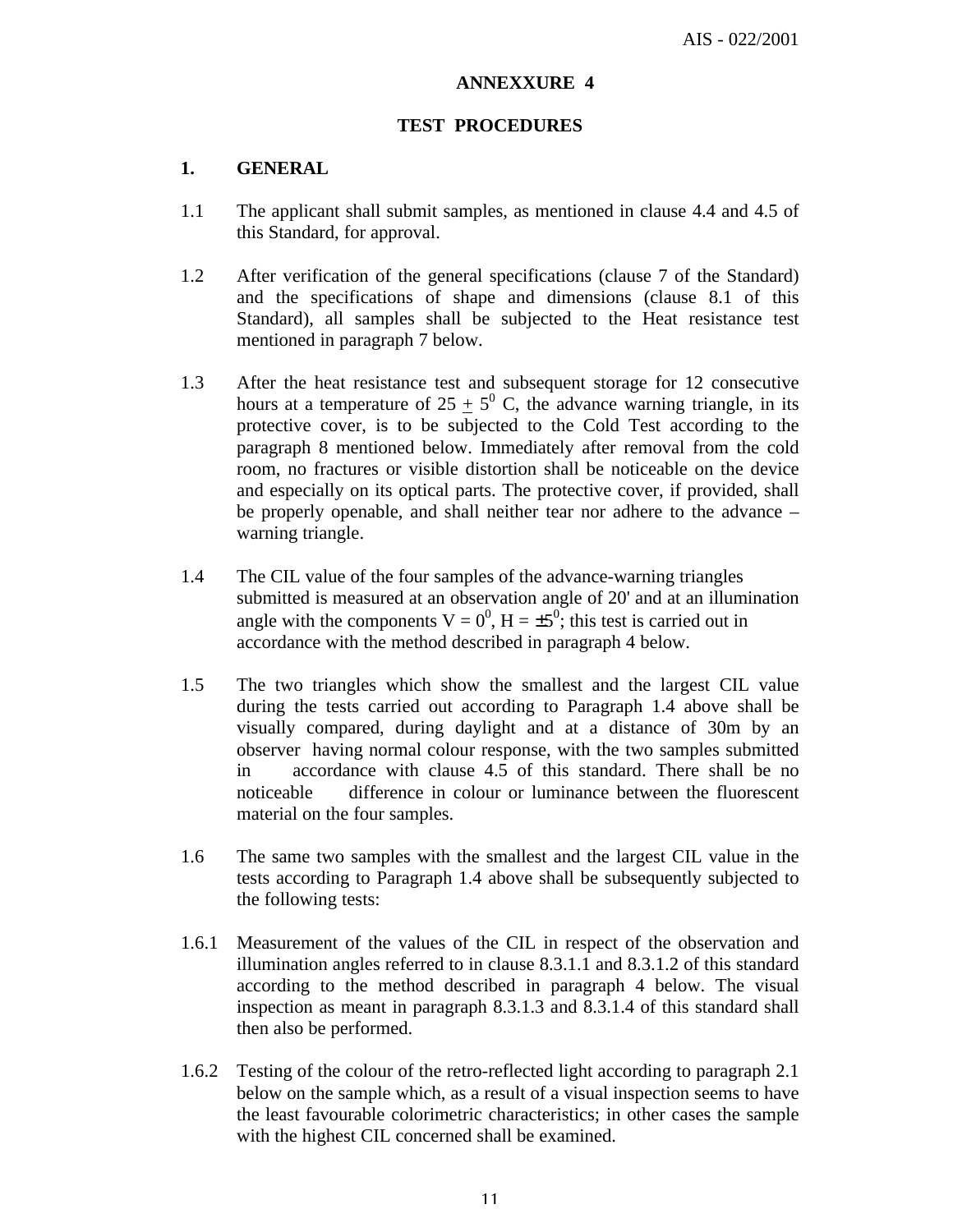- 1.6.3 Test of clearance to ground according to Paragraph 5 below.
- 1.6.4 Mechanical solidity test according to Paragraph 6 below.
- 1.7 One sample other than those referred to in Paragraph 1.5 above shall be subjected to the following tests:
- 1.7.1 Testing of Resistance to penetration of water into the retro-reflecting device according to paragraph 12.1 mentioned below or if relevant, of the mirror-backed reverse side of the retro-reflecting device, according to paragraph 12.2 mentioned below.
- 1.8 The second sample, other than those referred to in Paragraph 1.5 above shall be subjected to the following tests:
- 1.8.1 Water test according to Paragraph 9 below.
- 1.8.2 Testing of resistance to fuels according to paragraph 10.0 mentioned below.
- 1.7.3 Test of stability against wind according to Paragraph 11.0 below.
- 1.9 After the tests specified in the Paragraph 1.5 above, the two samples submitted according to clause 4.5 of this standard shall be subjected to the following tests:
- 1.9.1 Colour Test according to Paragraph 2.2 below.
- 1.9.2 Test of Luminance factor according to Paragraph 3 below.
- 1.9.3 Test of weather resistance according to Paragraph 13 below.

## **2. COLOUR TESTS**

## **2.1 Colour of the Retro-reflecting Devices**

- 2.1.1 The colour of the retro-reflecting devices to be tested according to the Paragraph 8.2.1 of this standard may be ascertained visually by observers having normal colour-response, by means of comparison with coloured lights the trichromatic co-ordinates of which is adequately within the colour limits defined in Paragraph 8.2.1.2 of this standard.
- 2.1.2 If any doubt remains after this test, compliance with the colorimetric specifications shall be verified by determining the trichromatic coordinates of the most doubtful sample.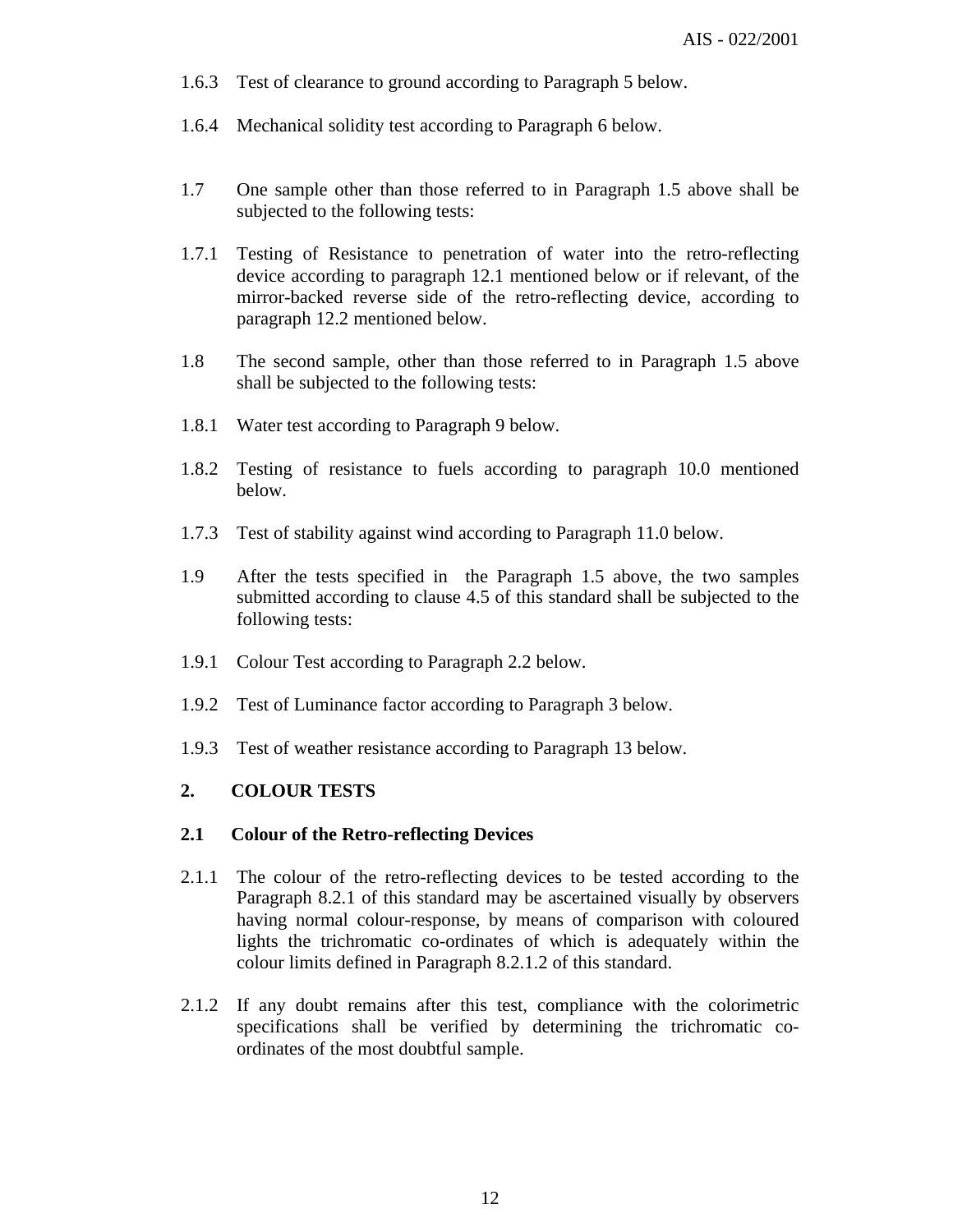#### **2.2 Colour of the Fluorescent material**

- 2.2.1 The colour of the fluorescent material to be tested according to the Paragraph 8.2.2 of this standard may be ascertained visually by the observers having normal colour-response, by comparison with fluorescent materials the trichromatic co-ordinates of which is adequately within the colour limits defined in Paragraph 8.2.2.2 of this standard. The illumination and observation of the samples shall be carried out in the measuring geometry 45°/0°, and the illuminance shall be chosen so as to ensure photopic vision.
- 2.2.2 If any doubt remains after this test, compliance with the colorimetric specifications shall be verified by determining the trichromatic co-ordinates of the most doubtful sample.

## **3. DETERMINATION OF THE LUMINANCE FACTOR OF THE FLUORESCENT MATERIAL**

- 3.1 For the determination of the luminance factor the sample shall be illuminated by a light source of the CIE illuminant C, at an angle of illumination of 45° to the normal, and the light emitted by luminosity and reflection observed in the direction of the normal (geometry  $45^{\circ}/0^{\circ}$ ) shall be measured. The luminance factor may be obtained by the following method:
- 3.1.1 By putting the luminance L of the sample into relation to the luminance  $L_0$ of a perfect diffuser whose luminance factor  $\beta_0$  is known under identical conditions of illumination and observation; the luminance factor  $β$  of the sample then results from the formula:

$$
\beta = \! (\, L/\, L_o) \bullet \, \beta_o
$$

3.1.2 When the colour of the fluorescent material has been colorimetrically determined in compliance with Paragraph 2.2.2 above, from the ratio of the tristimulus value Y the sample and the tristimulus value of the perfect diffuser  $Y_0$ ; in this case it is:

$$
\beta = Y/Y_{o}
$$

## **4. MEASUREMENT OF THE CIL VALUE OF RETRO-REFLECTING DEVICES**

- 4.1 For this measurement it is assumed that the direction of illumination  $H=V=$ 0º for the advance-warning triangle in its position of use is parallel to the base plane and vertical to the lower side of the triangle, which in turn is parallel to the said plane.
- 4.2 The measurement shall be performed by the method described in Annexure 6 to this standard.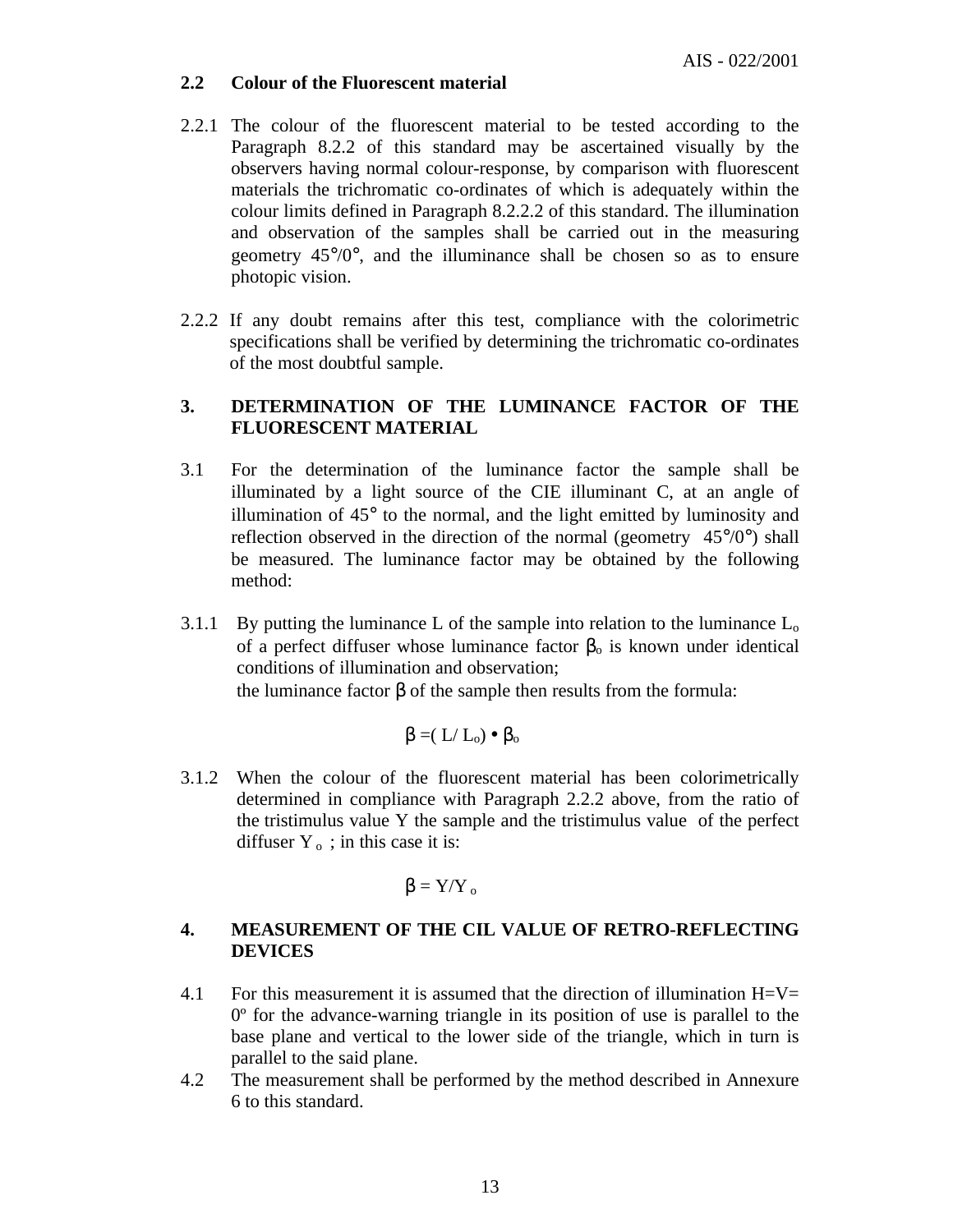## **5. TEST OF CLEARANCE TO GROUND**

- 5.1 The advance-warning triangle shall be required to pass the following tests:
- 5.1.1 For this test, the apparatus shown in Annex 2, Figure 2, of this Standard, which has the form of an inverted hollow pyramid, shall be placed on a horizontal base plane.
- 5.1.2 The individual supports to the ground shall be placed one after another in the square hole 0 of the test apparatus. During the test of each support, it shall be required to find a position of the test apparatus in relation to the advance-warning triangle and its supporting device, which is favourable for the triangle and which ensures that:
- 5.1.2.1 all supports are resting simultaneously on the base plane,
- 5.1.2.2 outside the area covered by the test apparatus, the distance between the base plane and parts of the triangle as well as of the supporting device is at least 50 mm (with the exception of the supports proper).

## **6. MECHANICAL SOLIDITY TEST**

- 6.1 When the advance-warning triangle has been set up as required by the manufacturer and its bases are firmly held, a force of 2 N shall be applied to the apex of the triangle parallel to the supporting surface and normal to the lower side of the triangle.
- 6.2 The apex of the triangle shall not move more than 5 cm in the direction in which the force is exerted.
- 6.3 After the test, the position of the device shall not be significantly different from its original position.

## **7. HEAT RESISTANCE TEST**

- 7.1 The advance-warning triangle in its protective cover, if provided, shall be kept for 12 hours in a dry atmosphere at a temperature of  $70 \pm 3$ °C.
- 7.2 After the test, no cracking or noticeable distortion of the device shall be visible; this applies in particular to the retro-reflecting device. The cover shall be openable and shall not adhere to the triangle.

## **8. COLD TEST**

The advance-warning triangle in its protective cover shall be tested for low temperature use at the following conditions:

Temperature -10<sup>o</sup>C Duration of exposure 12 hours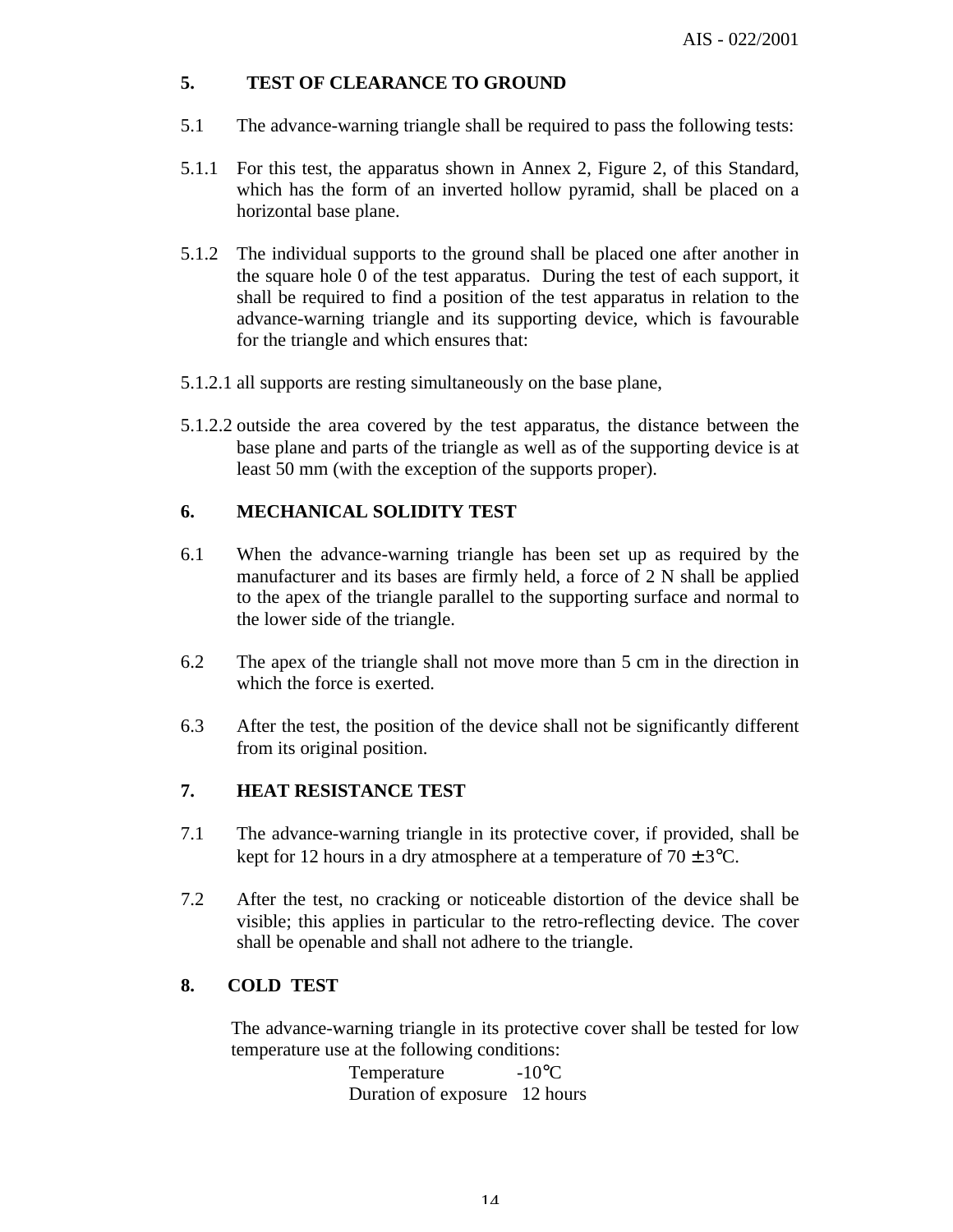## **9. WATER TEST**

The triangle - collapsible advance-warning triangles are to be assembled is for use - shall be immersed flat for 2 hours on the bottom of a tank containing water of  $25 \pm 5^{\circ}$  C, with the active face of the triangle slowing upwards and being 5 cm under the surface of the water. The triangle shall then be removed and dried. No part of the device may exhibit clear signs of deterioration which might impair the effectiveness of the triangle.

#### **10.0 TEST OF RESISTANCE TO FUELS**

The triangle and its protective cover shall be immersed separately in a tank containing a mixture of petrol and benzene (proportion 90:10). After 60 seconds they shall be removed from the tank and drained of excess liquid. The triangle shall then be placed in its protective cover and the unit shall be laid flat in a still atmosphere. When completely dried, the triangle shall not adhere to its protective cover, and there shall be no visually noticeable change on its surface and shall not present apparent detrimental modifications; however, slight surface cracks may be tolerated

#### **11. TEST OF STABILITY AGAINST WIND**

- 11.1 The advance-warning triangle shall be set up in a wind tunnel, on a base measuring about 1.5 m by 1.2 m formed of a road surface as normally used by the competent authorities. This surface shall be characterised by its geometric roughness  $H<sub>S</sub> = 0.5$  mm  $\pm$  0.05 mm, which shall be defined and determined by the so-called "sandy beach" method according to Annex 3 of this Standard.
- 11.2 When set up in this manner, the advance-warning triangle shall be subjected for 3 minutes to an air stream exerting a dynamic pressure of 180 Pa (about 60 km/h under normal conditions) parallel to the supporting surface, in a direction which seems to be most unfavourable for the stability.

#### **or alternative test method**

- 11.3 The advance-warning triangle shall be set up on asphalted road and subjected for 3 minutes to an air stream exerting a dynamic pressure of 180 Pa (about 60 km/h under normal conditions) parallel to the supporting surface, in a direction which seems to be most unfavorable for the stability.
- 11.4 The advance-warning triangle shall:
- 11.4.1 neither overturn,
- 11.4.2 nor shift. Slight shifting of the points of contact with the road surface by not more than 5 cm, however, shall be allowed.
- 11.5 The triangular part of the device shall not rotate through more than 10° round a horizontal axis or a vertical axis from its initial position.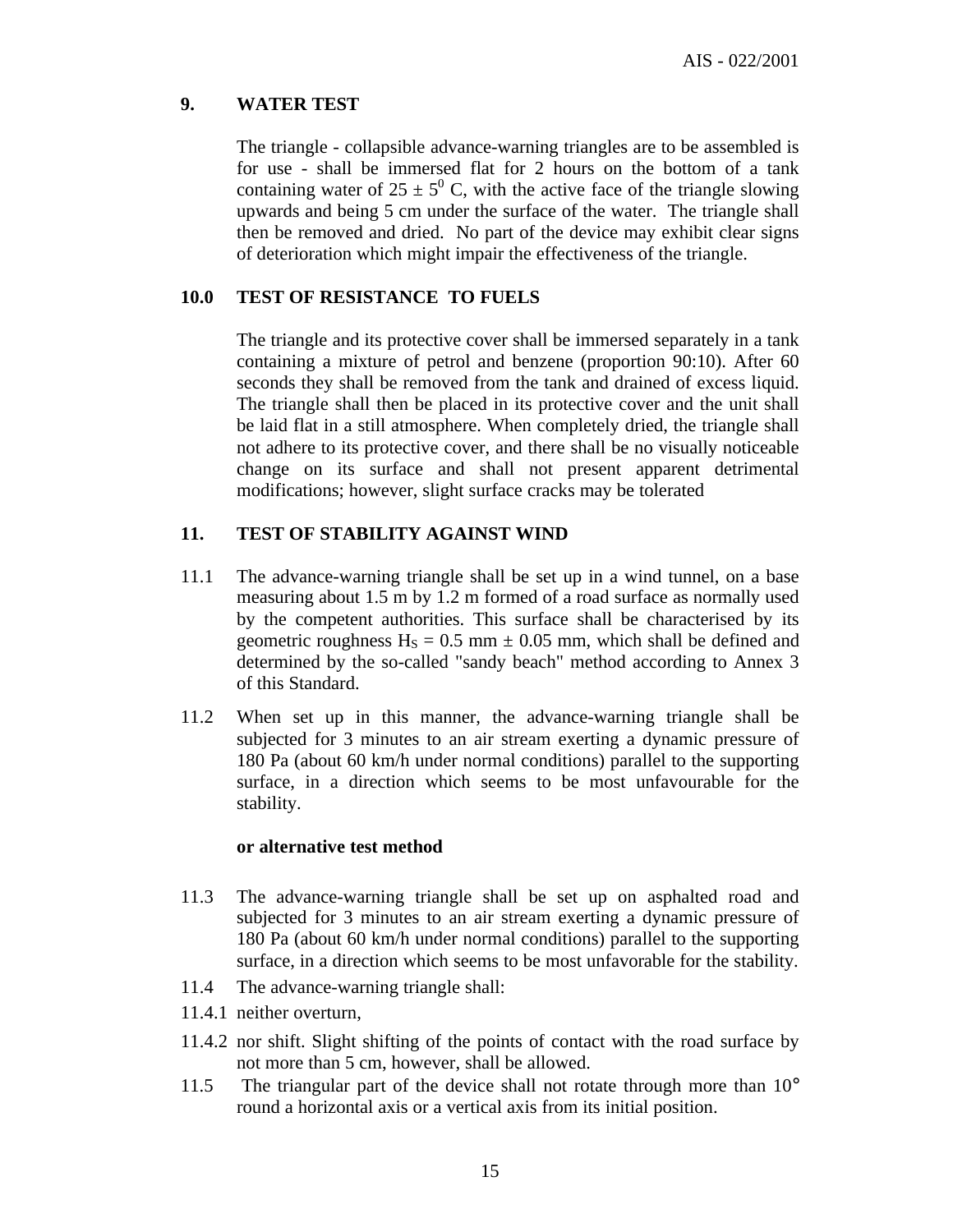#### **12. TEST OF RESISTANCE OF THE RETRO-REFLECTING DEVICE**

#### **12.1 Test of Resistance to penetration of water**

- 12.1.1 The triangle-collapsible triangles are to be assembled as for use shall be immersed for 10 minutes in water having a temperature of  $50 \pm 5^{\circ}$ C, with the highest point of the upper part of the illuminating surface being about 20 mm below the water surface. Immediately afterwards this retroreflecting device shall be immersed under the same conditions in water having a temperature of  $25 \pm 5^{\circ}$ C.
- 12.1.2 After this test, no water shall have penetrated to the reflecting surface of the retro-reflecting device. If a visual inspection clearly reveals the presence of water, the device shall be considered not to comply with this standard.
- 12.1.3 If the visual inspection does not reveal the presence of water, or in case of doubt the value of the CIL shall again be measured under the same conditions as specified in paragraph 1.3 above, after the retro-reflecting device has been gently shaken to remove excess water from the outside. The CIL shall not have diminished by more than 40% of the values recorded before the test.

## **12.2 Test of Resistance of the Accessible reverse side of the mirror-backed retro-reflecting device**

The reverse side of the retro-reflecting device shall be brushed with a hard nylon brush and then thoroughly wetted with a mixture of petrol and benzene(proportion 90:10). After 1 minute, the mixture shall be removed and the device allowed to dry. As soon as evaporation is completed, the reverse side shall be brushed with the same brush as before. The value of the CIL shall then be measured under the same conditions as specified in paragraph 1.4 above, after the whole surface of the mirror-coated reverse side has been covered with Indian ink. The CIL shall not have diminished by more than 40% of the values recorded before the test.

## **13. TEST OF WEATHER-RESISTANCE OF THE LUMINANCE FACTOR AND OF THE COLOUR OF THE FLUORESCENT MATERIAL**

- 13.1 One of the samples of the fluorescent material submitted according to paragraph 4.5 of this standard shall be subjected to a temperature and irradiation test described in ISO 105 of 1978 until the contrast No. 4 of the grey scale has been reached for the reference sample No. 5.
- 13.2 After this test, the colour co-ordinates of the fluorescent material shall comply with colour specification in paragraph 8.2.2.2 of this standard. The luminance factor (see Paragraph 3 above shall be at least 30% and shall not have increased by more than 5% compared with the value ascertained according to Paragraph 1.8.2 above.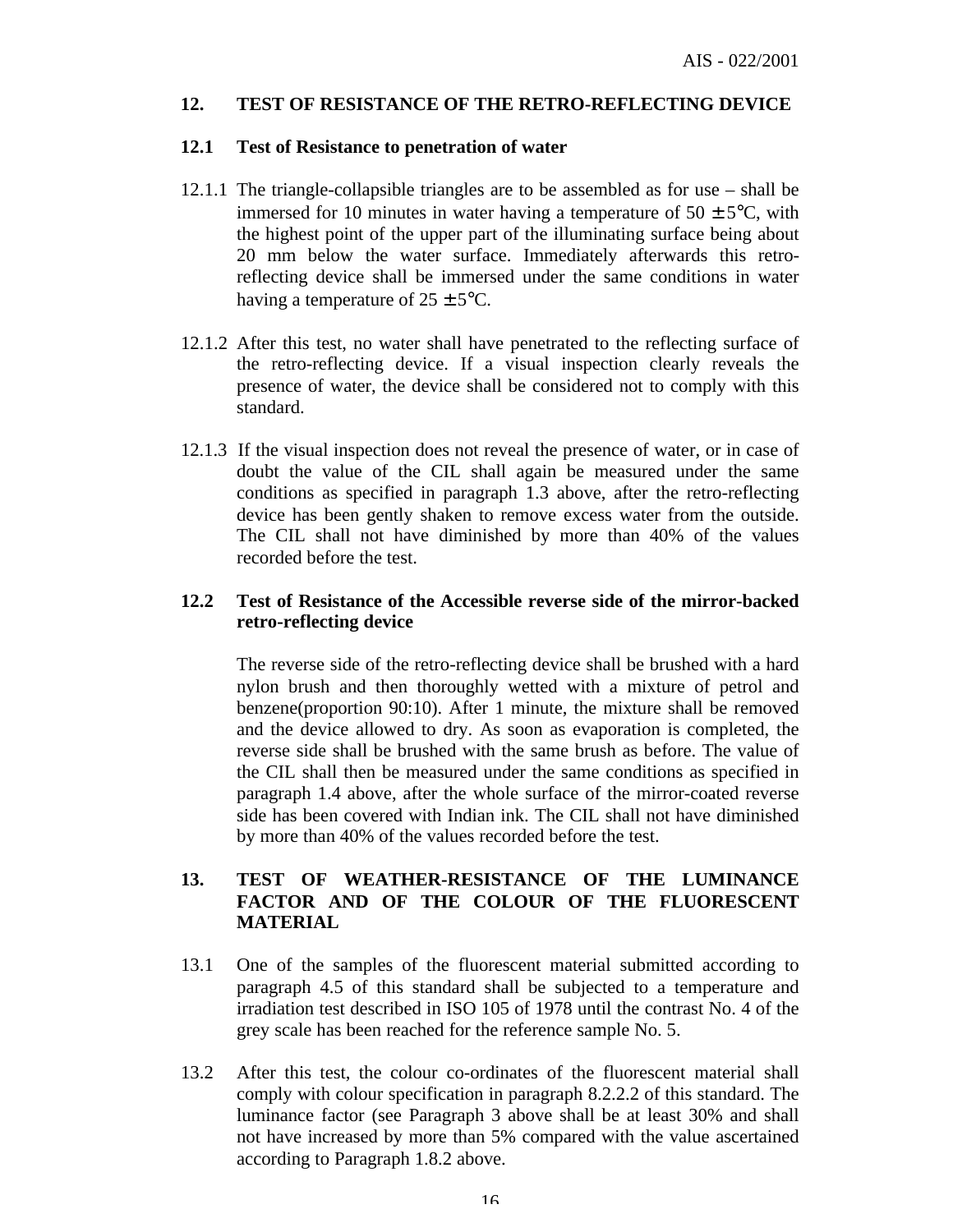- 13.3 The sample shall not exhibit any visible damage such as cracks, scaling or peeling of the fluorescent material.
- 13.4 If the fluorescent material is an adhesive film which had already successfully passed the above mentioned tests in a previous approval test, the test need not be repeated; a corresponding note shall be entered as "Remarks" in the final test report.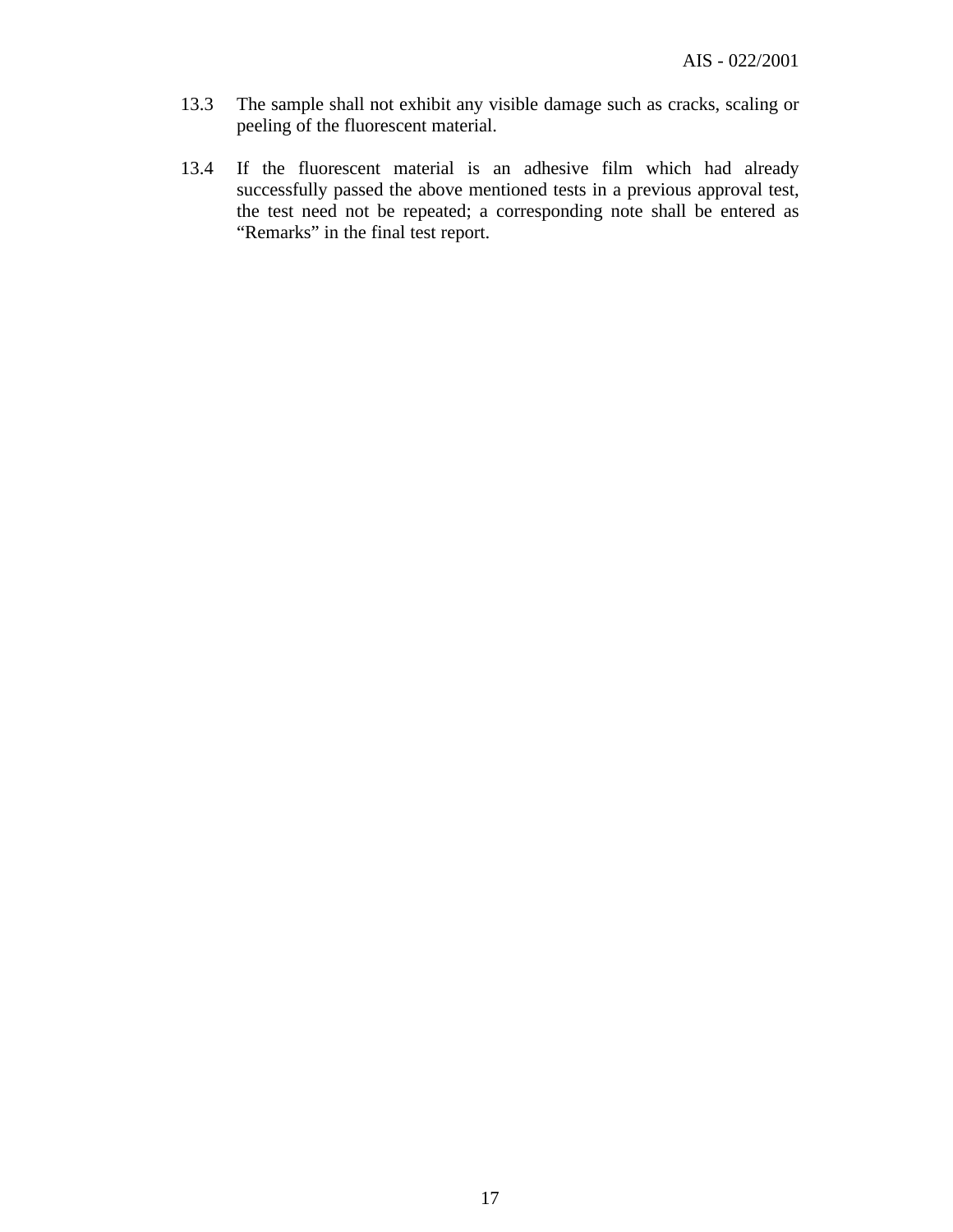#### **ANNEXURE : 5**

#### **WORST CASE CRITERIA**

#### **PREAMBLE :**

This Annexure gives factors to be considered while selecting a warning triangle to represent a range of variants for establishing compliance for Type Approval (TA). This is also applicable to :

- Extension of TA for changes in Technical Specifications of an already Type Approved warning triangle.
- Establishing compliance of new warning triangles / variants based on an already Type Approved warning triangle

In general, when changes in Technical Specifications of a warning triangle do not affect the performance adversely, and are still within the stipulated limits, the TA can be extended without further verification. If the changes affect some of the parameters, tests shall be carried out for only those parameters.

When some parts/components/assemblies, used on an already Type Approved warning triangle are used in another mode/variant, no additional tests shall be needed to establish compliance of these parts/ components/assemblies to the respective performance requirements.

In the case of the following changes, tests shown against each, are necessary to be carried out for establishing compliance.

| Sr.            | <b>Parameter and Change</b>                                                          | <b>Tests to be conducted</b>                                                                                                                                                                                                                  |
|----------------|--------------------------------------------------------------------------------------|-----------------------------------------------------------------------------------------------------------------------------------------------------------------------------------------------------------------------------------------------|
| No.            |                                                                                      |                                                                                                                                                                                                                                               |
| $\mathbf{1}$   | Dimension of the<br>reflex<br>reflecting surface                                     | All tests except test for clearance to ground are<br>to be conducted if dimensions are increased.<br>However in case dimensions are reduced but are<br>still above the minimum value prescribed in this<br>standard the no tests are required |
| $\overline{2}$ | Dimension<br>of<br>the<br>base/support of the warning<br>triangle                    | Tests for clearance to ground and stability<br>against wind are to be conducted                                                                                                                                                               |
| 3              | Change in the material of the<br>reflex reflecting surface                           | All tests except<br>1. test for clearance to ground<br>2. test for stability against wind<br>are to be conducted                                                                                                                              |
| $\overline{4}$ | Change in material of the<br>base/ support of the warning<br>triangle                | Test for stability against wind is<br>be<br>to<br>conducted                                                                                                                                                                                   |
| 5              | Change in material of<br>the<br>protective<br>of<br>the<br>cover<br>warning triangle | Heat and cold resistance tests to be conducted                                                                                                                                                                                                |
| 6              | Decrease in the thickness of<br>the warning triangle                                 | Mechanical solidity test to be conducted                                                                                                                                                                                                      |

Changes other than those listed above are considered to be having no adverse effect on Warning Triangle.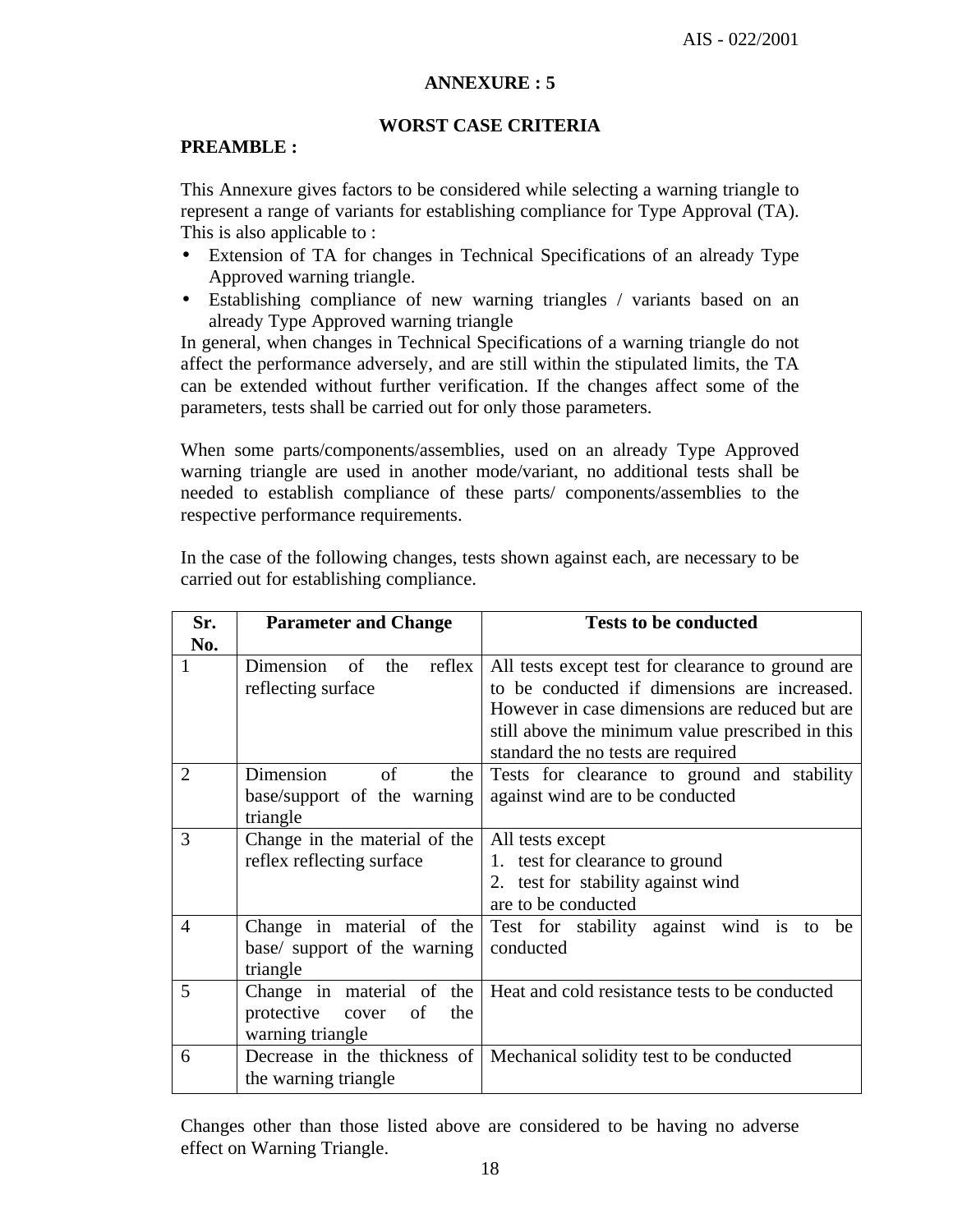#### **ANNEXURE 6**

#### **METHOD OF MEASUREMENT OF THE CIL OF THE RETRO-REFLECTING DEVICE**

#### **1. DEFINITIONS**

Needed definitions are explained in Figures 1 to 4.

#### **2. DIMENSIONAL AND PHYSICAL SPECIFICATIONS FOR THE PHOTOMETRY OF RETRO-REFLECTORS**

2.1 The CIE-angular system shown in Figure 1 shall be used. An adequate support (goniometer) is demonstrated in Figure 2.

#### **2.2 The measuring distance**

It shall be so chosen in such an order that at least the limits for the angles δ, γ and η given in Figure 4 are respected, but not lower than 10 m or its optical equivalent.

#### **2.3 The illuminance at the retro-reflector.**

The illuminance over the useful area of the retro-reflector, measured perpendicular to the incident light shall be sufficiently uniform. A check on this condition requires a measuring element, the sensitive area of which is not greater than one-tenth of the area to be examined. The variation in the value of the illuminance shall then comply with the condition:

> Maximum value -------------------- ≤ 1.05 Minimum value

#### **2.4 The colour temperature and the spectral distribution of the source.**

The source used for the illuminating the retro-reflector shall as faithfully as possible represent the CIE illuminant A, both as regards colour temperature and spectral power distribution.

## **2.5 The photometer head (measuring element)**

- 2.5.1 The photometer head shall be correct5ed to the spectral luminous efficiency for the CIE standard photometric observer in photopic vision.
- 2.5.2 The device shall not show a perceptible change in local sensitivity within the area of its aperture; otherwise suitable provisions must be added, e.g. the application of a diffusing window at a certain distance in front of the sensitive surface.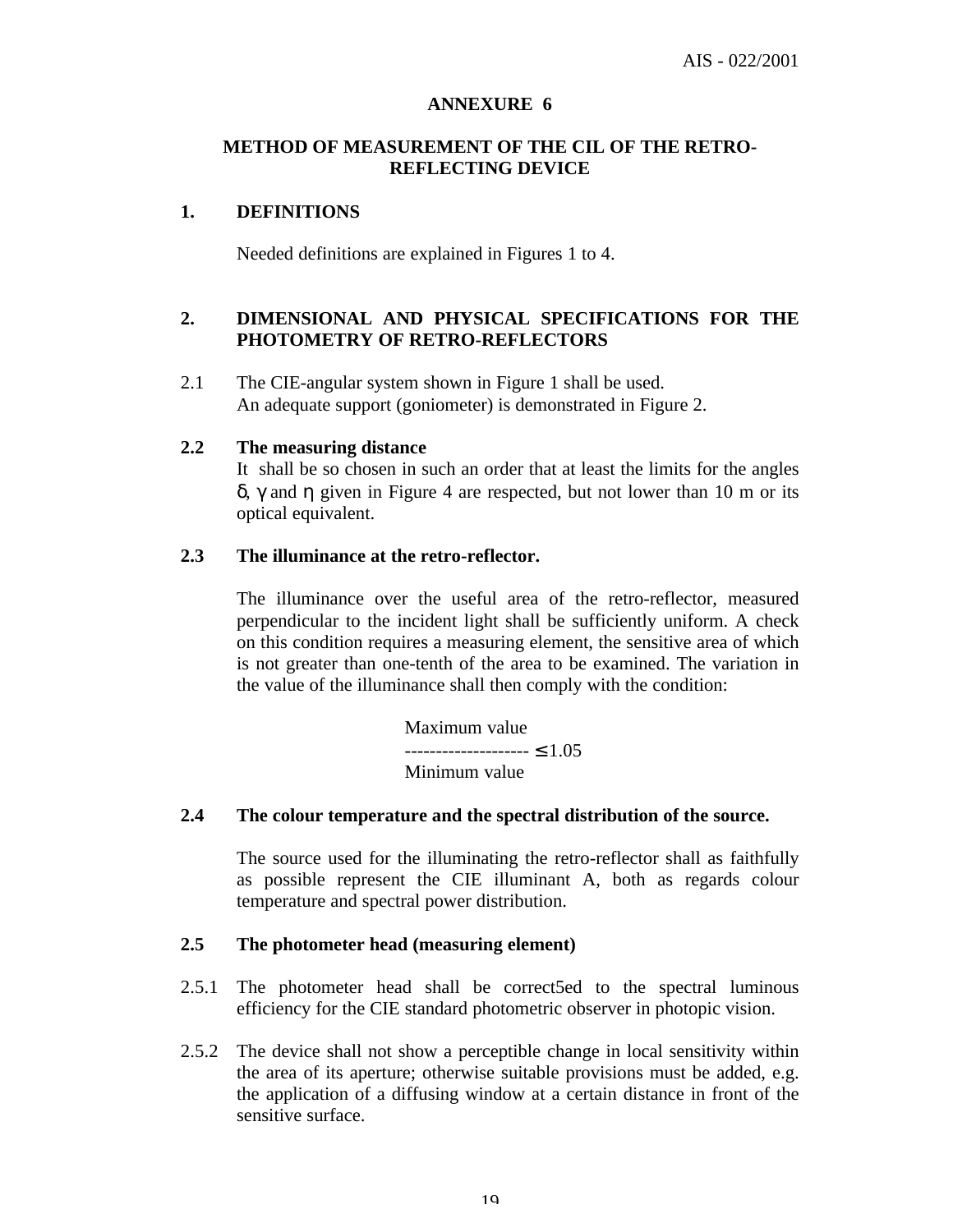2.5.3 Experience has shown that non-linearity of photometer heads may be a problem with the very small quantities which are the rule in the photometry of retro-reflectors. A check at comparable illuminance levels on the photometer head is recommended.

#### **2.6 The influence of a regular reflection**

The amount and distribution of the regular reflection from the surface of the retro-reflector depends on the flatness and the gloss of the surface. In general, the regular is best avoided when the reference axis is placed so that the regular reflection is directed on the opposite side of the source from the photometer head (for example with  $\beta_1 = -5^\circ$ )



#### **Figure 1 The CIE Co-ordinate System**

| 1:             | <b>First Axis</b> | I: Illumination Axis | a:              | <b>Observation</b> angle             |
|----------------|-------------------|----------------------|-----------------|--------------------------------------|
| 2:             | Second Axis       | O: Observation Axis  |                 | $\beta_1, \beta_2$ : Entrance angles |
| $\mathbb{R}$ : | Reference Axis    | R: Rotation angle    | $\varepsilon$ : | Rotation angle                       |

The CIE angular system for specifying and measuring retro-reflectors. The first axis is perpendicular to the plane containing the observation axis and the illumination axis. The second axis is perpendicular both to the first axis and to the reference axis. All axes, angles, and directions of rotation are shown positive.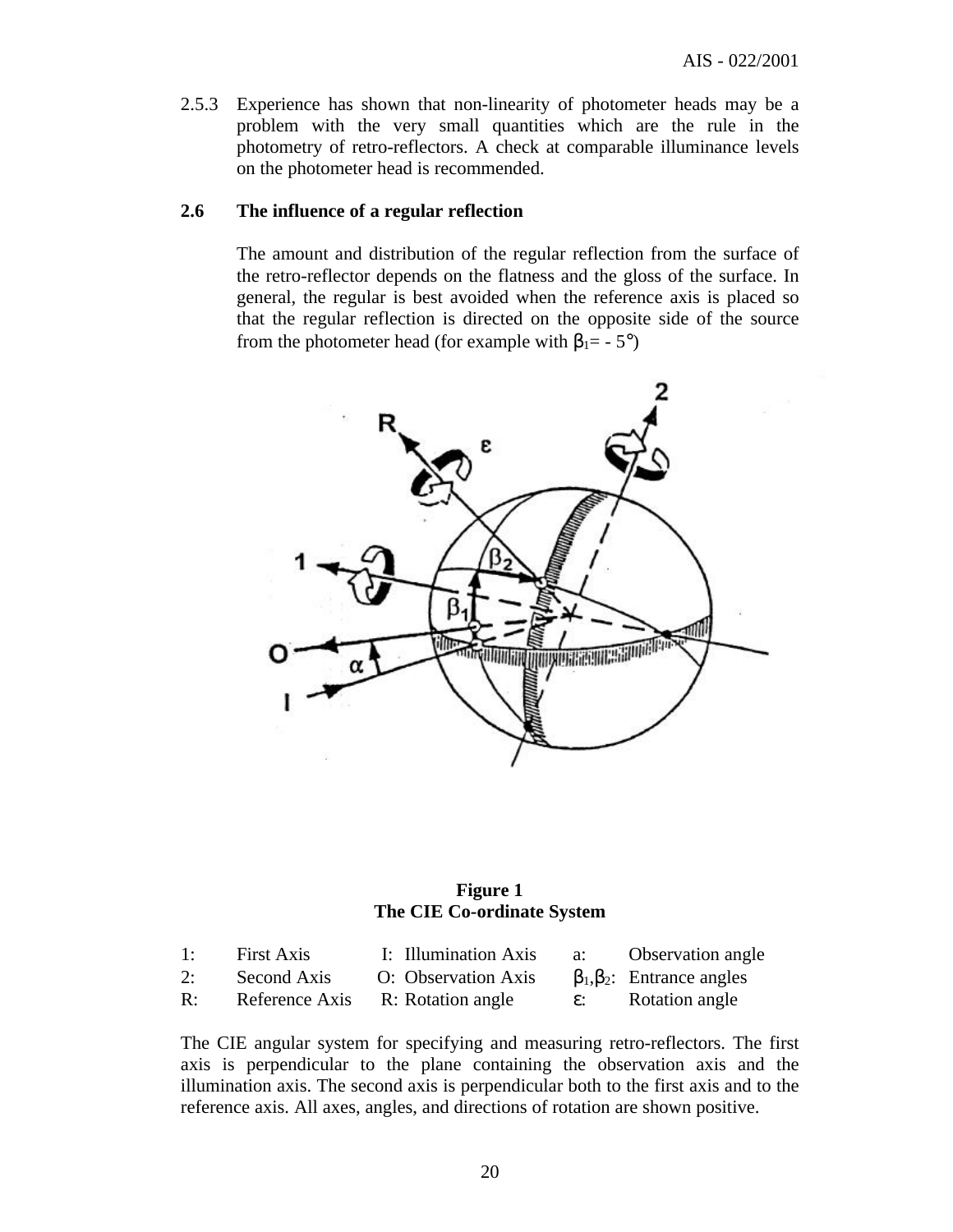**Note:**

- (a) The principal fixed axis is the illumination axis.
- (b) The first axis is fixed perpendicular to the plane containing the observation and illumination axis.
- (c) The reference axis is fixed in the retro-reflector and moveable with  $\beta_1$  and  $\beta_2$



**Figure 2 Goniometer mechanism embodying the CIE Angular system**

|    |  | 1: First Axis I: Illumination Axis a: Observation angle              |  |
|----|--|----------------------------------------------------------------------|--|
| 2: |  | Second Axis O: Observation Axis $\beta_1, \beta_2$ : Entrance angles |  |
|    |  | R: Reference Axis $\varepsilon$ : Rotation angle                     |  |
|    |  | P: Retro-reflective material                                         |  |

Representation of a Goniometer mechanism embodying the CIE angular system for specifying and measuring retro-reflectors. All angles and directions of rotationare shown Positive.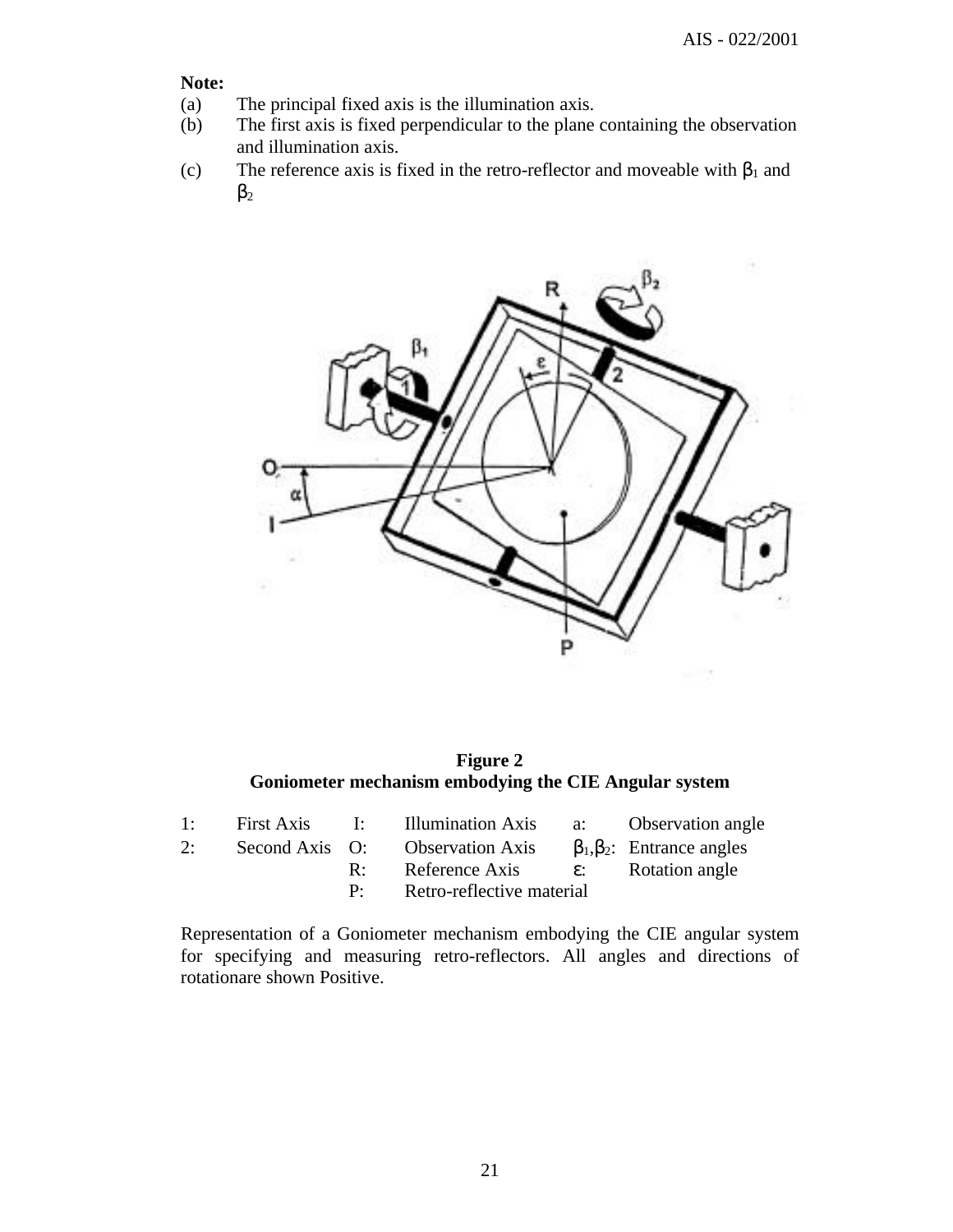

Figure 3



Regulation, the following limits are set up:

| C | ٠ | 10' |
|---|---|-----|
| ï |   | ï   |

- $Y \leq 10$
- $\eta \leq 80^\circ$

Figure 4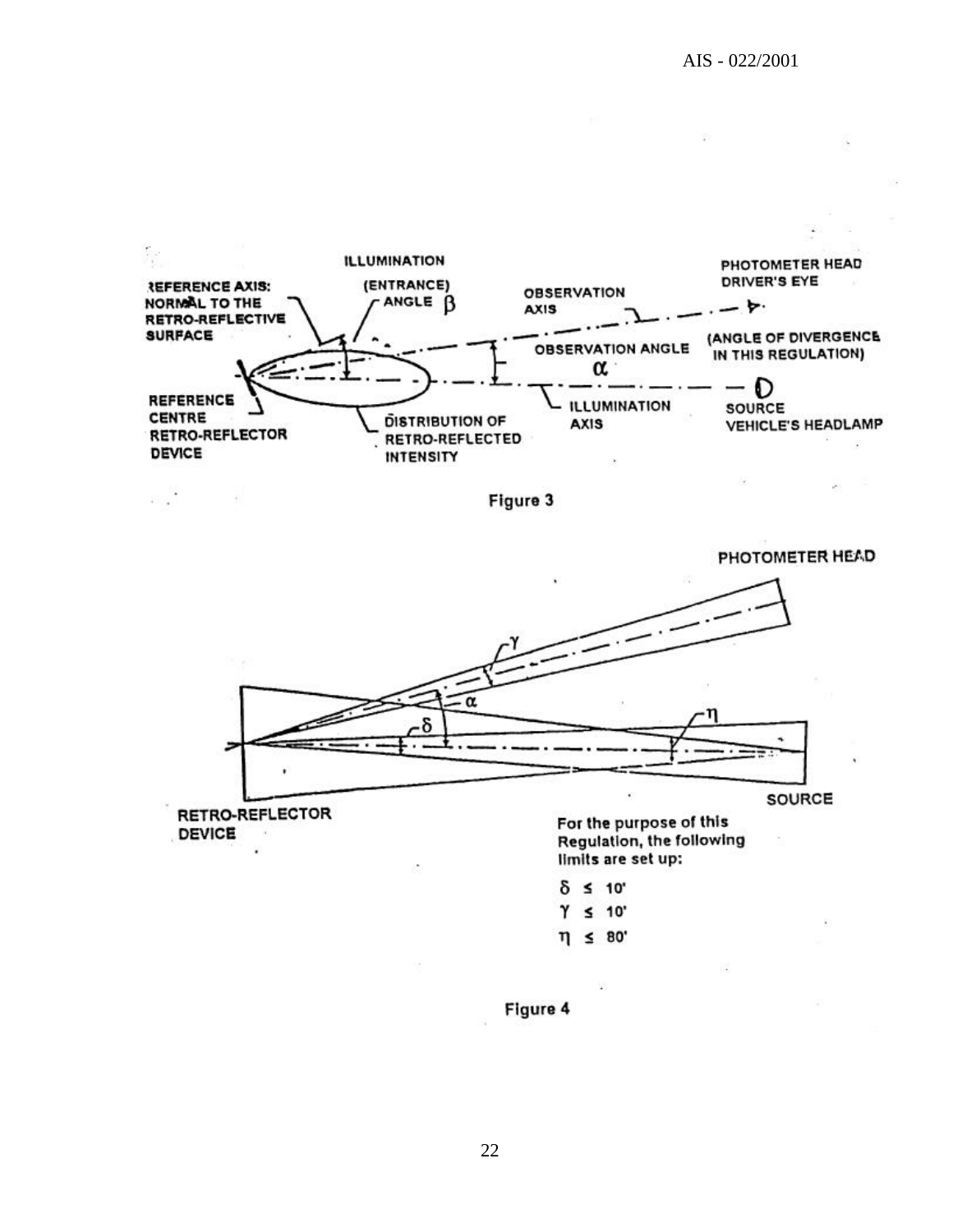#### **ANNEXURE 7**

## **MINIMUM REQUIREMENTS FOR CONFORMITY OF PRODUCTION CONTROL PROCEDURES**

## **1. GENERAL**

- 1.1 The conformity requirements shall be considered satisfied from a mechanical and geometric standpoint, if the differences do not exceed inevitable manufacturing deviations within the requirements of this Standard.
- 1.2 With respect to photometric performances, the conformity of massproduced advance-warning triangles shall not be contested if, when testing photometric performances of any advance-warning triangle chosen at random no measured value deviates unfavourably by more than 20% from the minimum values prescribed in this Standard.
- 1.3 The chromaticity co-ordinates shall be complied with.

## **2. MINIMUM REQUIREMENTS FOR VERIFICATION OF CONFORMITY BY THE MANUFACTURER**

For each type of advance-warning triangle the holder of the approval shall carry out at least the following tests, at appropriate intervals. The tests shall be carried out in accordance with the provisions of this Standard.

If any sampling shows nonconformity with regard to the type of test concerned, further samples shall be taken and tested. The manufacturer shall take steps to ensure the conformity of the production concerned.

## **2.1 Nature of Tests**

Tests of conformity in this Standard shall cover the photometric and colorimetric characteristics and the resistance to penetration of water.

#### **2.2 Methods Used in Tests**

- 2.2.1 Tests shall generally be carried out in accordance with the methods set out in this Standard.
- 2.2.2 In any test of conformity carried out by the manufacturer, equivalent methods may be used with the consent of the Test Agency responsible for approval tests. The manufacturer is responsible for proving that the applied methods are equivalent to those laid down in this Standard.
- 2.2.3 The application of Paragraphs 2.2.1 and 2.2.2. requires regular calibration of test apparatus and its correlation with measurements made by a competent authority.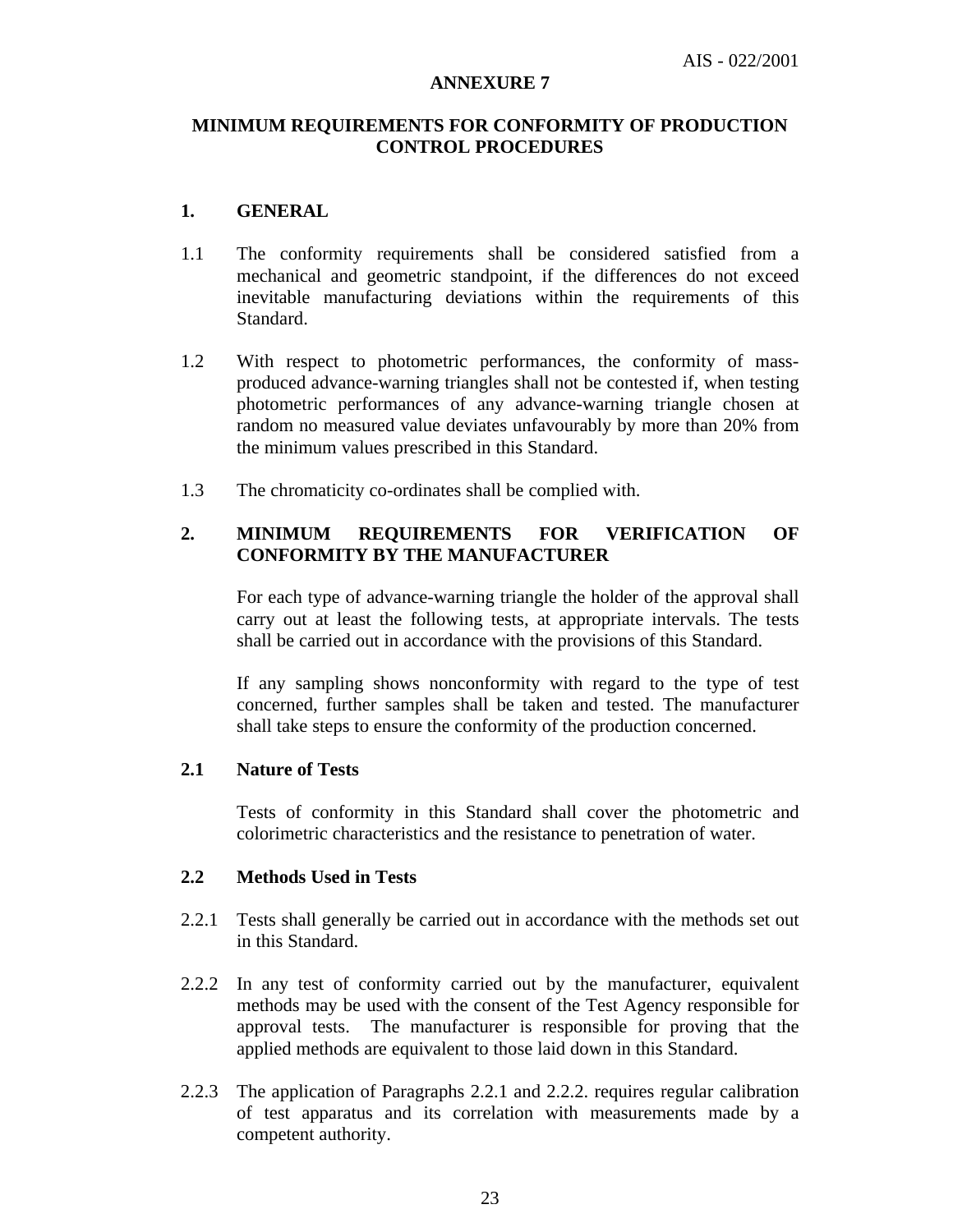2.2.4 In all cases the reference methods shall be those of this Standard, particularly for the purpose of administrative verification and sampling.

#### **2.3 Nature of Sampling**

Samples of advance-warning triangles shall be selected at random from the production of a uniform batch. A uniform batch means a set of advancewarning triangles of the same type, defined according to the production methods of the manufacturer.

The assessment shall in general cover series production from individual factories. However, a manufacturer may group together records concerning the same type from several factories, provided these operate under the same quality system and quality management.

#### **2.4 Measured and Recorded Photometric Characteristics**

The sampled advance-warning triangle shall be subjected to photometric measurements at the points and the chromaticity co-ordinates provided for in this Standard .

#### **2.5 Criteria Governing Acceptability**

The manufacturer is responsible for carrying out a statistical study of the test results and for defining, in agreement with the test agency, criteria governing the acceptability of his products in order to meet the specifications laid down for verification of conformity of products in Paragraph 11.1 of this Standard .